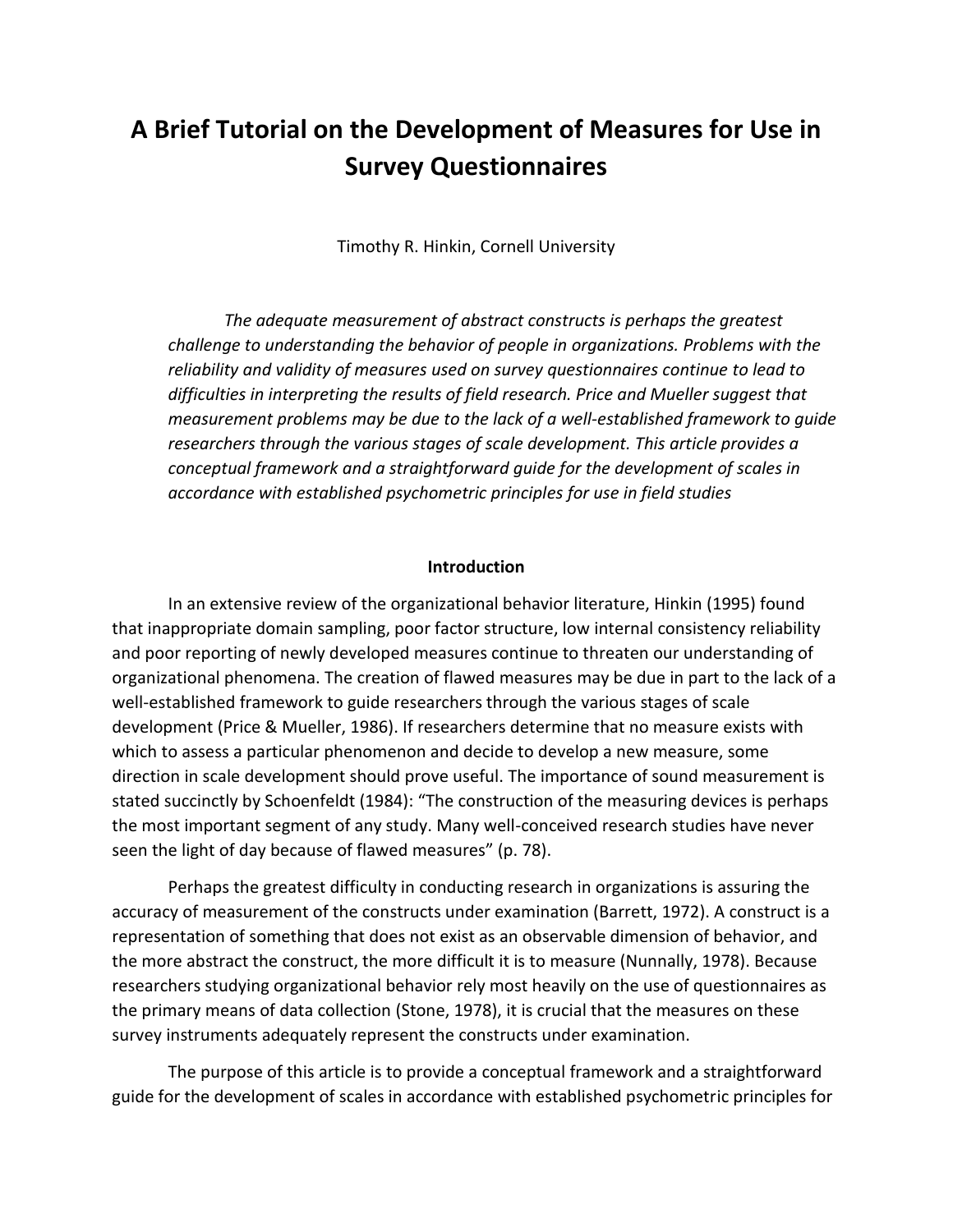use in survey research. The article is directed toward those readers who may have limited knowledge or methodological expertise in the scale development process but who are somewhat familiar with many of the various statistical concepts and methods to be described herein. As such, no attempt will be made to describe any of the recommended techniques in great depth. Rather, the focus will be on the order in which the various analyses should be undertaken, potential problems that may arise, recommendations for reporting results, and ways in which the process may be made more effective. For the sake of brevity, the discussion will be oriented around one alternative in a step, but mention will be made of alternative ways of executing a particular step in the process. The article will describe the development of measures consisting of multiple scales. The process would be the same, although less complex, for developing a single, multi-item scale. Supplementary readings will often be recommended to provide the reader with the opportunity to examine discussed techniques in greater detail. A model for the scale development process is presented in Figure 1.

## **The Scale of Development Process**

Many criteria have been proposed for assessing the psychometric soundness of measurement instruments. The American Psychological Association (APA, 1995) states that an appropriate operational definition of the construct a measure purports to represent should include a demonstration of content validity, criterion-related validity, and internal consistency. Together, these provide evidence of construct validity—the extent to which the scale measures what it is purported to measure. There are three major aspects of construct validation: (a) specifying the domain of the construct, (b) empirically determining the extent to which items measure that domain, and (c) examining the extent to which the measure produces results that are predictable from theoretical hypotheses (Nunnally, 1978). Construct validity forms the link between theory and psychometric measurement (Kerlinger, 1986), and construct validation is essential for the development of quality measures (Schmitt & Klimoski, 1991). Each stage of the process described below will contribute to increasing the confidence in the construct validity of the new measure.

### **Step 1: Item Generation**

The first stage of scale development is the creation of items to assess the construct under examination. The key to successful item generation is the development of a wellarticulated theoretical foundation that would indicate the content domain for the new measure. At this point, the goal of the researcher is to develop items that will result in measures that sample the theoretical domain of interest to demonstrate content validity. Domain sampling theory states that it is not possible to measure the complete domain of interest, but that it is important that the sample of items drawn from potential items adequately represents the construct under examination (Ghiselli, Campbell, & Zedeck, 1981).

Once a thorough understanding of the theoretical foundation for the potential measure has been developed, there are several ways in which preliminary items may be created. The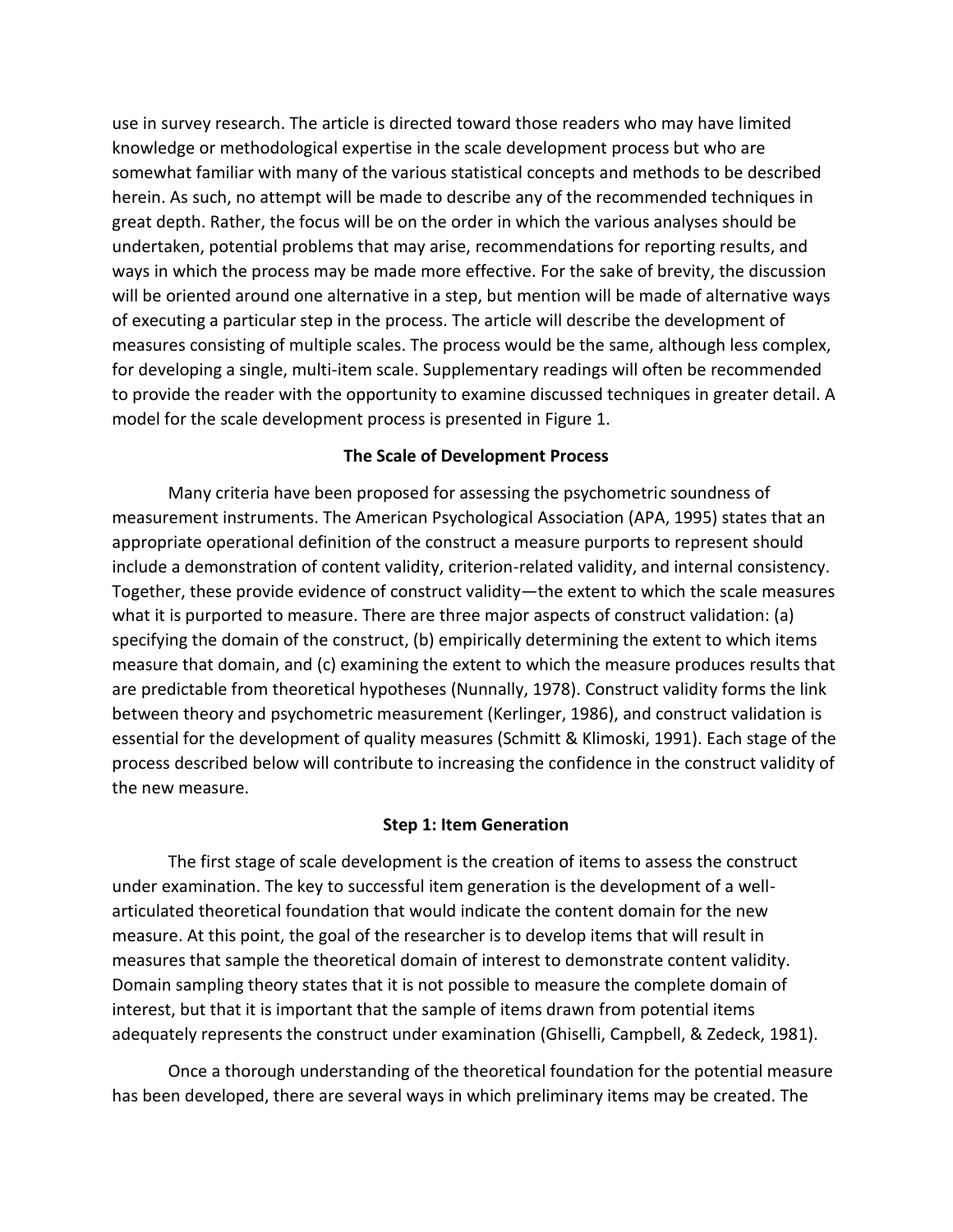

# Figure 1: Scale Development Process

following discussion will cover two of these approaches. The first is *deductive*, sometimes called *logical partitioning* or *classification from above.* The second method is *inductive*, known also as *grouping*, or *classification from below* (Hunt, 1991). Both of these techniques have been used by organizational researchers, and the scale developers must decide which is most appropriate in their particular situation. Each method will be briefly discussed below.

## *Deductive*

Deductive scale development derives its name from the fact that the theoretical foundation provides enough information to generate the initial set of items. This approach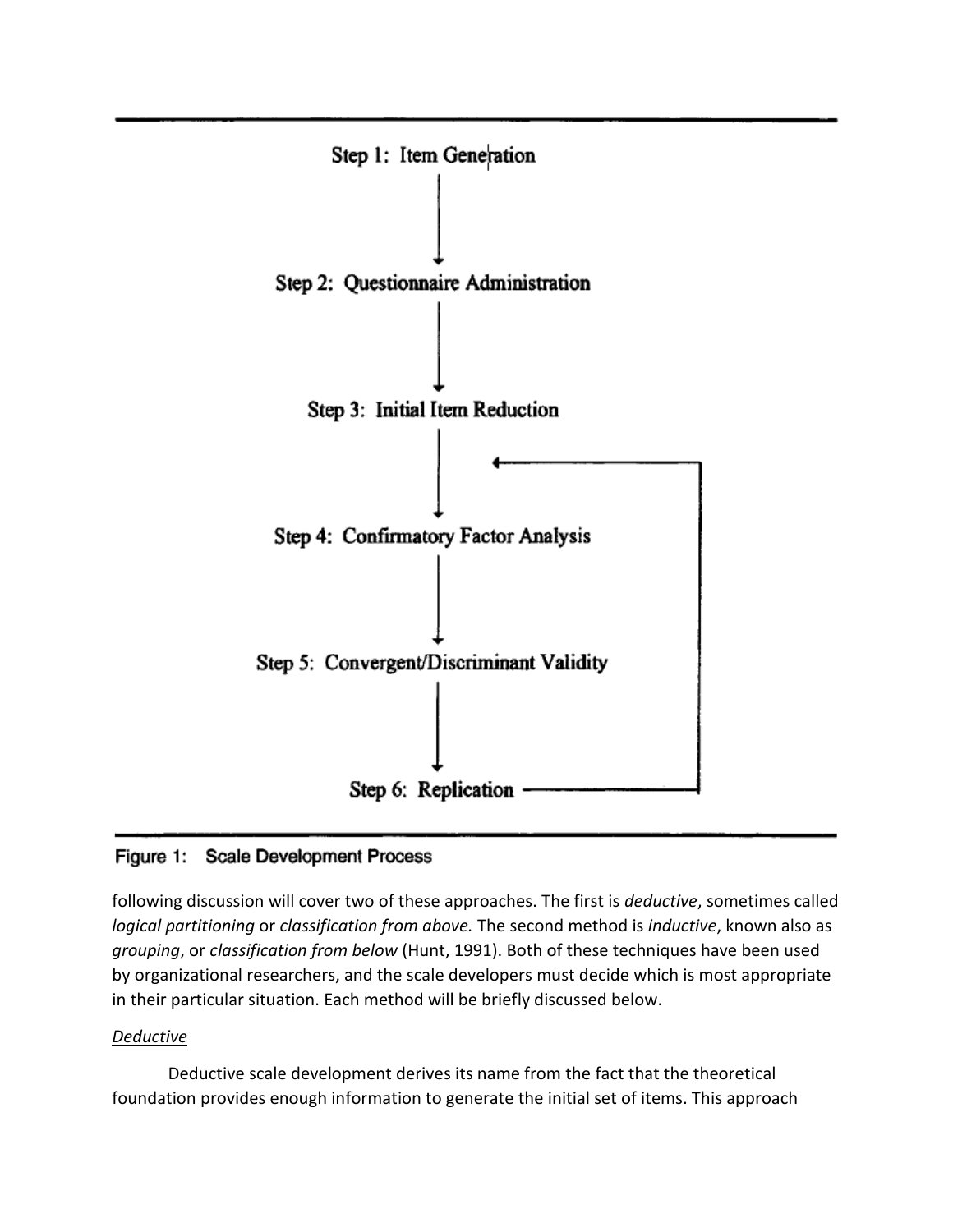requires an understanding of the phenomenon to be investigated and a thorough review of the literature to develop the theoretical definition of the construct under examination. The definition is then used as a guide for the development of items (Schwab, 1980). For example, *expert power* might be defined as "the ability to administer to another information, knowledge, or expertise." Items then may be generated from this definition, being sure that they are worded consistently in terms of describing a single behavior or an affective response.

**Advantages and disadvantages**. An advantage of the deductive approach to scale development is that if properly conducted, it will help to assure content validity in the final scales. Through the development of adequate construct definitions, items should capture the domain of interest. The disadvantages of the deductive approach are that it is very timeconsuming and requires that researchers possess a working knowledge of the phenomena under investigation. In exploratory research, it may not be appropriate to attempt to impose measures onto an unfamiliar situation. In most situations in which theory does exist, the deductive approach would be most appropriate. (For an example of this approach, see Ironson, Smith, Brannick, Gibson, & Paul, 1989; Viega, 1991.)

### *Inductive*

The inductive approach may be appropriate when the conceptual basis for a construct may not result in easily identifiable dimensions for which items can then be generated. Researchers usually develop scales inductively by asking a sample of respondents to provide descriptions of their feelings about their organizations or to describe some aspect of behavior. An example might be, "Describe how your manager communicates with you." Responses are then classified into a number of categories by content analysis based on key words or themes (see Williamson, Karp, Dalphin, & Gray, 1982) or a sorting process such as the Q-Sorting technique with an agreement index of some type, usually using multiple judges (see Anderson & Gerbing, 1991; Kerlinger, 1986). From these categorized responses, items are derived for subsequent factor analysis.

*Advantages and disadvantages.* This approach may be very useful when conducting exploratory research and when it is difficult to generate items that represent an abstract construct. The challenge arises, however, when attempting to develop items by interpreting the descriptions provided by respondents. Without a definition of the construct under examination, it can be difficult to develop items that will be conceptually consistent. This method requires expertise in content analysis and relies heavily on post hoc factor analytical techniques to ultimately determine scale construction, basing factor structure and, therefore, scales on item covariance rather than similar content. Although items may load on the same factor, there is no guarantee that they measure the same theoretical construct or come from the same sampling domain (Cortina, 1993). The researcher is compelled to rely on some theoretical framework, with little assurance that obtained results will not contain items that assess extraneous content domains (Schriesheim & Hinkin, 1990). This technique also makes the appropriate labeling of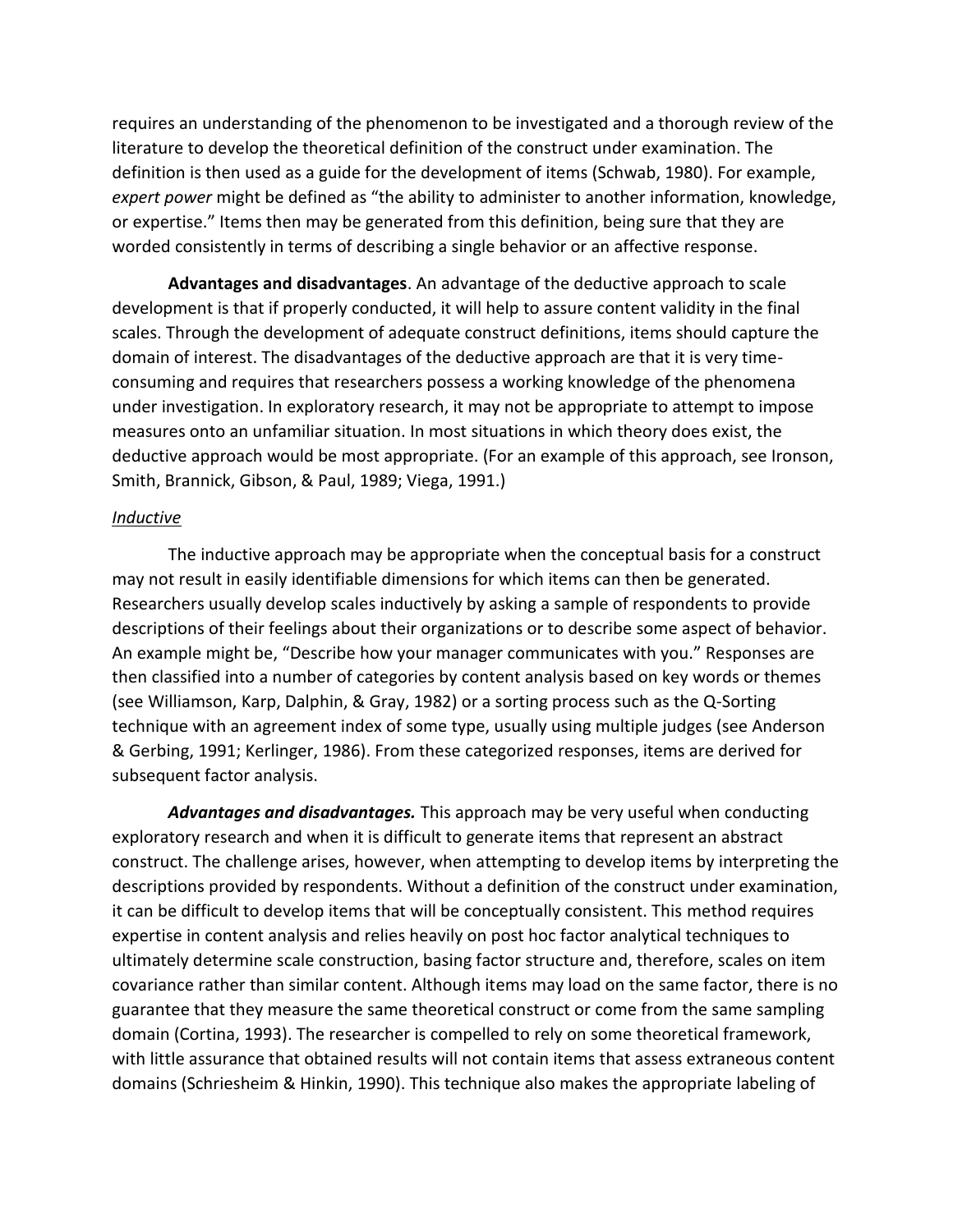factors more difficult (Ford, MacCallum, & Tait, 1986). (For an example of this approach, see Butler, 1991; Kipnis, Schmidt, & Wilkinson, 1980.)

## *Item Development*

There are a number of guidelines that one should follow in writing items. Statements should be simple and as short as possible, and the language used should be familiar to target respondents. It is also important to keep all items consistent in terms of perspective, being sure not to mix items that assess behaviors with items that assess affective responses (Harrison & McLaughlin, 1993). Items should address only a single issue; "double-barreled" items such as "My manager is intelligent and enthusiastic" should be not be used. Such items may represent two constructs and result in confusion on the part of the respondents. Leading questions should be avoided, as they may bias responses. Items that all respondents would answer similarly should not be used, as they will generate little variance. The issue of negatively worded, reverse- scored items has stimulated much discussion and has strong proponents both for and against their use. Some researchers argue that the use of reverse-scored items may reduce response set bias (e.g., Price & Mueller, 1986). Others, however, have found that the use of a few of these items randomly interspersed within a measure may have a detrimental effect on psychometric properties of a measure (Harrison & McLaughlin, 1991). If the researcher does choose to use reverse-scored items, they must be very carefully worded to assure appropriate interpretation by respondents, and careful attention should be paid to factor loadings and communalities at the factor analytical stage of scale development (Schriesheim, Eisenbach, & Hill, 1989). (For a more detailed discussion of writing items, see Edwards, 1957; Warwick & Lininger, 1975).

### *Content Validity Assessment*

After items have been generated, they should be subjected to an assessment of content validity. This process will serve as a pretest, permitting the deletion of items that are deemed to be conceptually inconsistent. There seems to be no generally accepted quantitative index of content validity of psychological measures, and judgment must be exercised in validating a measure (Stone, 1978). Methods do exist, however, to examine the consistency of judgments with respect to content validity.

Perhaps the most contemporary approach is that developed by Schriesheim and colleagues (Schriesheim, Powers, Scandura, Gardiner, & Lankau, 1993). The first step is to administer a set of items that have been developed to measure various constructs, along with definitions of these various constructs, to respondents. All items are included on every page, with a different definition at the top of each page. Respondents are then asked to rate on a Likert-type scale the extent to which each item corresponds to each definition. Schriesheim et al. (1993) also included a "does not match any definition" option but eliminated this category from analysis as responses to this were very infrequent. A Q-correlation matrix (item by item) of the data was then calculated, and that matrix was subjected to principal components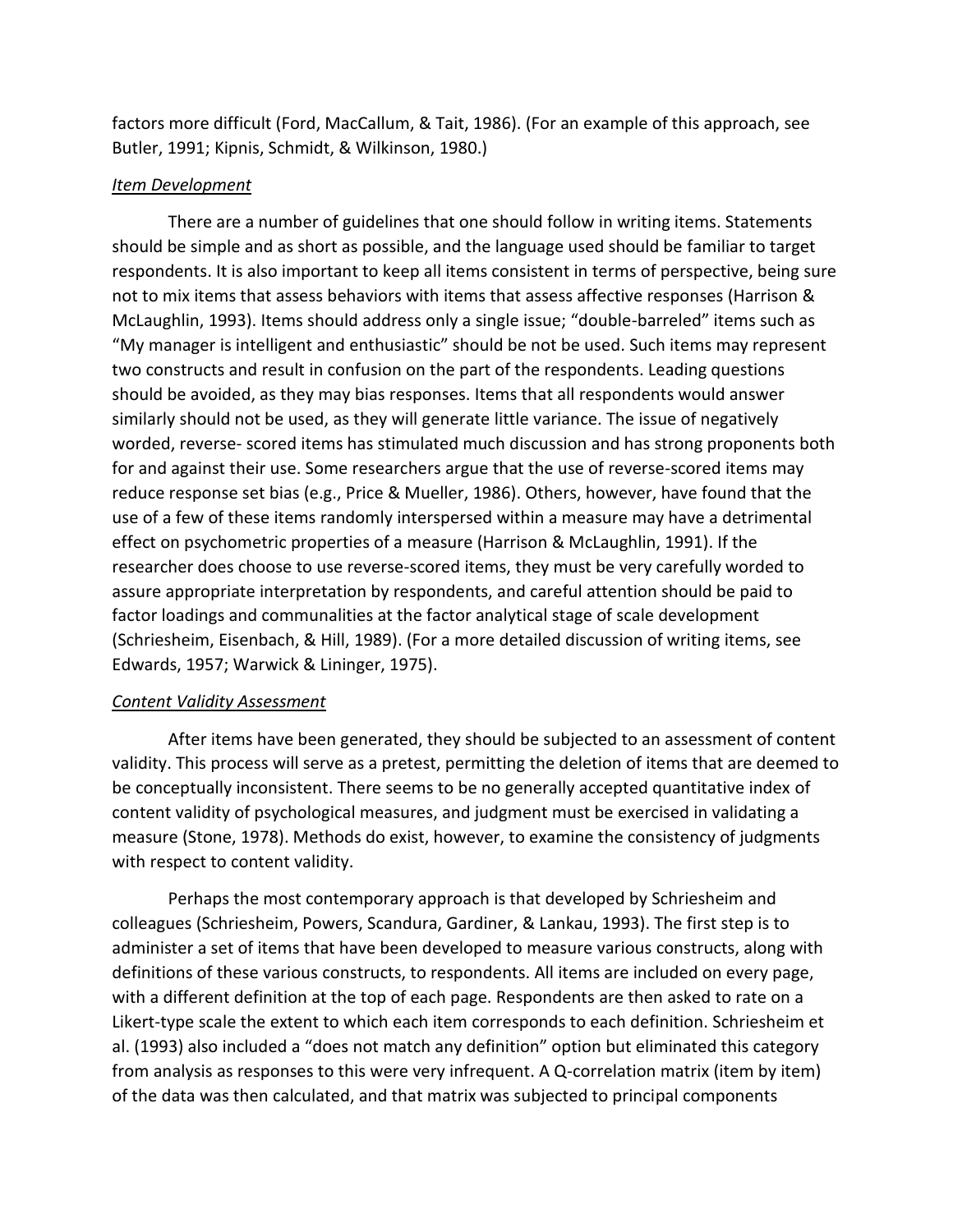analysis, extracting the number of factors corresponding to the theoretical dimensions under examination. Those items that met Ford et al.'s (1986) heuristic guideline for factor loadings .40 or greater on the appropriate factor with no major cross loadings were judged as meaningful and representative of the construct under examination.

A second recent advance in establishing content validity is the technique of substantive validity analysis developed by Anderson and Gerbing (1991). They propose two indexes to assess substantive validity. The first is the proportion of respondents who assign an item to its intended construct. The second is the degree to which each rater assigned an item to its intended construct. The latter index can be tested for statistical significance. This technique allows a researcher to pretest items with small samples to quantitatively identify items that would be retained for use in field research and subsequent confirmatory factor analysis.

A similar technique of assessing content validity is to provide naive respondents with construct definitions, asking respondents to match items with their corresponding definition, also providing an "unclassified" category for items that are determined not to fit one of the definitions. This technique was employed recently by MacKenzie, Podsakoff, and Fetter (1991; see Hinkin, 1985, for a detailed description of this process). An acceptable agreement index the percentage of respondents who correctly classify an item (minimum of 75%)—must be determined prior to administration of the items and definitions. Alternate forms with items in varying order should be used to maximize the efficacy of the sorting process.

Although none of these techniques will guarantee that content validity has been obtained, they will provide evidence of "content adequacy" as described by Schriesheim et al. (1993). The retained items should represent a reasonable measure of the construct under examination and reduce the need for subsequent scale modification. In the content validity assessment, it may be appropriate to use a small sample of students as this is a cognitive task not requiring an understanding of the phenomena under examination (Anderson & Gerbing, 1991; Schriesheim et al., 1993).

### *Number of Items*

A very common question in scale construction is, "How many items?" There are no hard-and-fast rules guiding this decision, but keeping a measure short is an effective means of minimizing response biases caused by boredom or fatigue (Schmitt & Stults, 1985; Schriesheim & Eisenbach, 1990). Additional items also demand more time in both the development and administration of a measure (Carmines & Zeller, 1979). Harvey, Billings, and Nilan (1985) suggest that at least four items per scale are needed to test the homogeneity of items within each latent construct. Adequate internal consistency reliabilities can be obtained with as few as three items (Cook et al., 1981), and adding items indefinitely makes progressively less impact on scale reliability (Carmines & Zeller, 1979). It is difficult to improve on the internal consistency reliabilities of five appropriate items by adding items to a scale (Hinkin, 1985; Hinkin & Schriesheim, 1989; Schriesheim & Hinkin, 1990). Cortina (1993) found that scales with many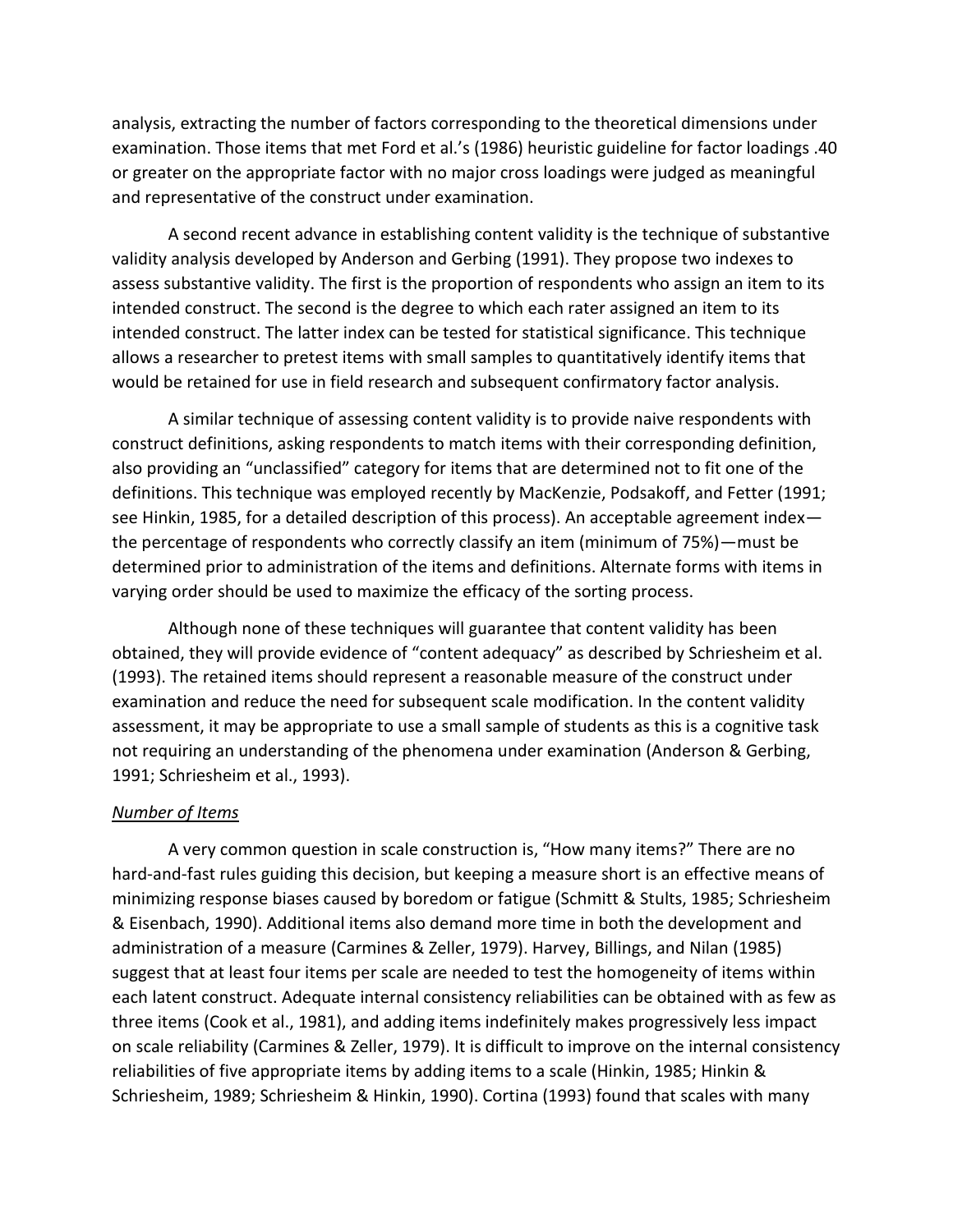items may have high internal consistency reliabilities even if item intercorrelations are low, an argument in favor of shorter scales with high internal consistency. It is also important to assure that the domain has been adequately sampled, as inadequate sampling is a primary source of measurement error (Churchill, 1979). As Thurstone (1947) points out, scales should possess simple structure, or parsimony. Not only should any one measure have the simplest possible factor constitution, but any scale should require the contribution of a minimum number of items that adequately tap the domain of interest. These findings would suggest that the eventual goal will be the retention of four to six items for most constructs, but the final determination must be made only with accumulated evidence in support of the construct validity of the measure. It should be anticipated that approximately one half of the created items will be retained for use in the final scales, so at least twice as many items as will be needed in the final scales should be generated to be administered in a survey questionnaire.

## *Item Scaling*

With respect to scaling the items, it is important that the scale used generate sufficient variance among respondents for subsequent statistical analyses (Stone, 1978). Although there are a number of different scaling techniques available, such as Guttman and Thurstone, Likerttype scales are the most frequently used in survey questionnaire research (Cook et al., 1981) and are the most useful in behavioral research (Kerlinger, 1986). They also are most suitable for use in factor analysis. Although researchers have used 7-point and 9-point scales, Likert (1932) developed the scales to be composed of five equal appearing intervals with a neutral midpoint, such as *strongly disagree*, *disagree*, *neither agree nor disagree*, *agree*, *strongly agree.*  Coefficient alpha reliability with Likert scales has been shown to increase up to the use of five points, but then it levels off (Lissitz & Green, 1975). Accordingly, it is suggested that the new items be scaled using 5-point Likert-type scales. If the scale is to be assessing frequency in the use of a behavior, it is very important that the researcher accurately benchmark the response range to maximize the obtained variance on a measure (Harrison & McLaughlin, 1991). For example, if available responses range from *once* to *five or more times* on a behavior that is very frequently used, most respondents will answer at the upper end of the range, resulting in minimal variance and the probable elimination of an item that might in fact have been important but was scaled incorrectly. (For an in-depth discussion of item scaling, see Bass, Cascio, & O'Connor, 1974.)

### *Summary*

Reporting the manner in which items are derived is very important. The items must be clearly linked to the theoretical construct being assessed. Relationships that may seem obvious to the researcher due to immersion in the content area may not be as apparent to reviewers and readers. Investing the time and effort in assessing content adequacy in the beginning of a research project can minimize later problems with poor psychometric properties in a new measure. Keeping in mind that the final scales should be composed of four to six items each,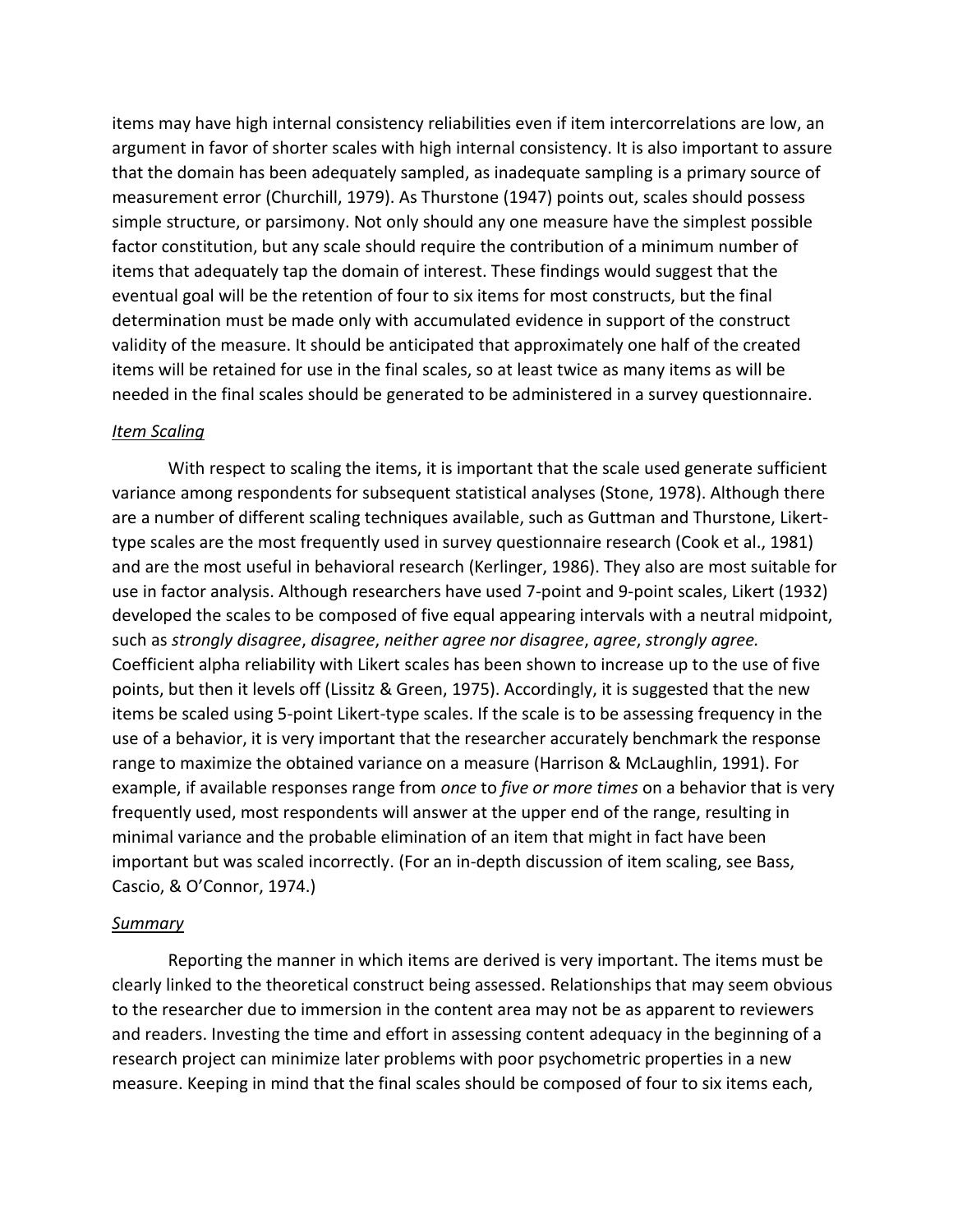the larger the number of items that have demonstrated "content adequacy" (Schriesheim et al., 1993) the better for the next step in the scale development process.

#### **Step 2: Questionnaire Administration**

In this stage of scale development, the researcher will use the items that have survived the content validity assessment described above to measure the construct under examination. The items should now be presented to a sample representative of the actual population of interest, such as managers or employees, with the objective of examining how well those items confirmed expectations regarding the psychometric properties of the new measure. (For a detailed discussion of sampling techniques, see Stone, 1978.) The new items should be administered along with other established measures to examine the "nomological network" the relationship between existing measures and the newly developed scales. If possible, it would be advantageous to collect information from sources other than the respondent to ameliorate the common source/common method concerns raised when collecting data from a single source. For example, performance data or peer assessment might be appropriate for use. Theory should dictate those variables with which the new measures should correlate or be independent. These other measures will be used later in subsequent analyses to provide preliminary evidence of criterion-related, convergent, and discriminant validity and, hence, the construct validity of the new scales.

#### *Sample Size*

In the scale development process, it will be necessary to use several independent samples. In the content validity pretest step of the process, both Schriesheim et al. (1993) and Anderson and Gerbing (1991) have suggested that small samples may be appropriate for their analyses, the former using a sample of 65 and the latter using two samples of 20. There has been substantial debate over the sample size needed to appropriately conduct tests of statistical significance. The results of many multivariate techniques can be sample specific, and increases in sample size may ameliorate this problem (Schwab, 1980). As sample size increases, the likelihood of attaining statistical significance increases, and it is important to note the difference between statistical and practical significance (Cohen, 1969). Both exploratory and confirmatory factor analysis, discussed below, have been shown to be particularly susceptible to sample size effects. Use of large samples assists in obtaining stable estimates of the standard errors to assure that factor loadings are accurate reflections of the true population values. At this stage of scale development, the researcher must ensure that data are collected from a sample of adequate size to appropriately conduct subsequent analyses. Recommendations for item-to-response ratios range from 1:4 (Rummel, 1970) to at least 1:10 (Schwab, 1980) for each set of scales to be factor analyzed. Based on the latter recommendation, if 30 items were retained to develop three measures, at least 300 respondents would be needed for data collection. Recent research, however, has found that in most cases, a sample size of 150 observations should be sufficient to obtain an accurate solution in exploratory factor analysis as long as item intercorrelations are reasonably strong (Guadagnoli & Velicer, 1988). For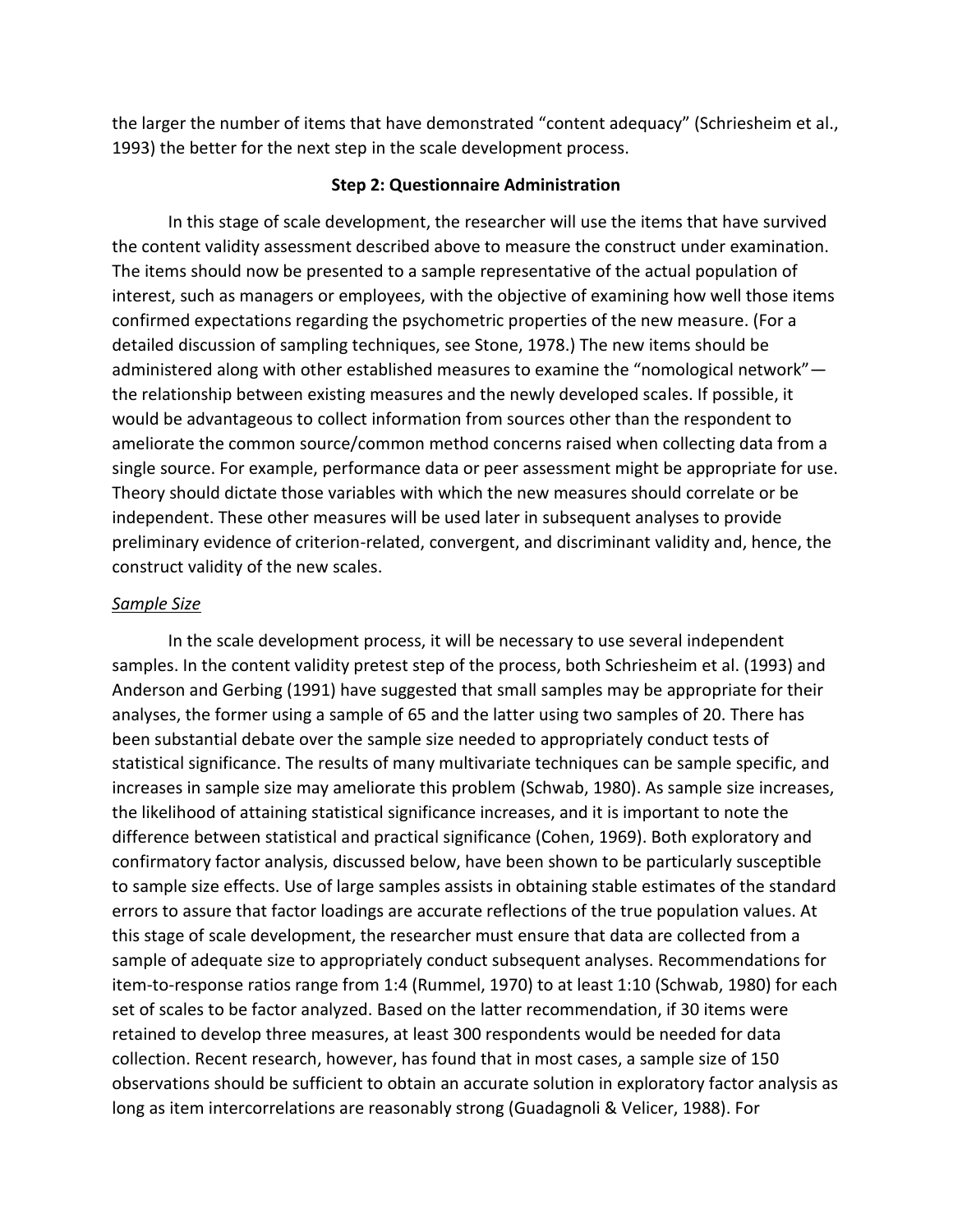confirmatory factor analysis, a minimum sample size of 200 has been recommended (Hoelter, 1983). It is suggested that the more conservative approach of at least 200 respondents be adopted for factor analysis. As the number of items increases, it may be necessary to increase the number of respondents. With larger samples, smaller differences tend to be detectable as more than mere sampling fluctuation (Hayduk, 1987).

## *Summary*

It is at this stage that the researcher collects data to both evaluate the new measure's factor structure and also for subsequent examination of convergent, discriminant, and criterion-related validity with other measures. Selection of an appropriate type of sample is very important to assure enough variance in responses and avoid the effects of an idiosyncratic context. The sample used for the subsequent data collection should be of adequate size and be representative of the population of interest and be clearly described.

## **Step 3: Initial Item Reduction**

## *Exploratory Factor Analysis*

Once the data have been collected, it is recommended that factor analysis is used to further refine the new scales. Factor analysis allows the reduction of a set of observed variables to a smaller set of variables. This creates a more parsimonious representation of the original set of observations providing evidence of construct validity (Guadagnoli & Velicer, 1988). Because the principal-components method of analysis mixes common, specific, and random error variances, a common factoring method such as principal axis is recommended (Ford et al., 1986; Rummel, 1970). Prior to conducting the factor analysis, the researcher may find it useful to examine the interitem correlations of the variables, and any variable that correlates at less than .4 with all other variables may be deleted from the analysis (Kim & Mueller, 1978). A key assumption in the domain sampling model is that all items belonging to a common domain should have similar average intercorrelations. Low correlations indicate items that are not drawn from the appropriate domain and that are producing error and unreliability (Churchill, 1979).

The number of factors to be retained depends on both underlying theory and quantitative results. The researcher should have a strong theoretical justification for determining the number of factors to be retained, and the examination of item loadings on latent factors provides a confirmation of expectations. Eigenvalues of greater than 1 (Kaiser criterion) and a scree test of the percentage of variance explained (see Cattell, 1966) should be used to support the theoretical distinctions. If the items have been carefully developed, the number of factors that emerge on both Kaiser and scree criteria should equal the number of scales being developed. The intent is to develop scales that are reasonably independent of one another, so an orthogonal rotation is recommended for this analysis.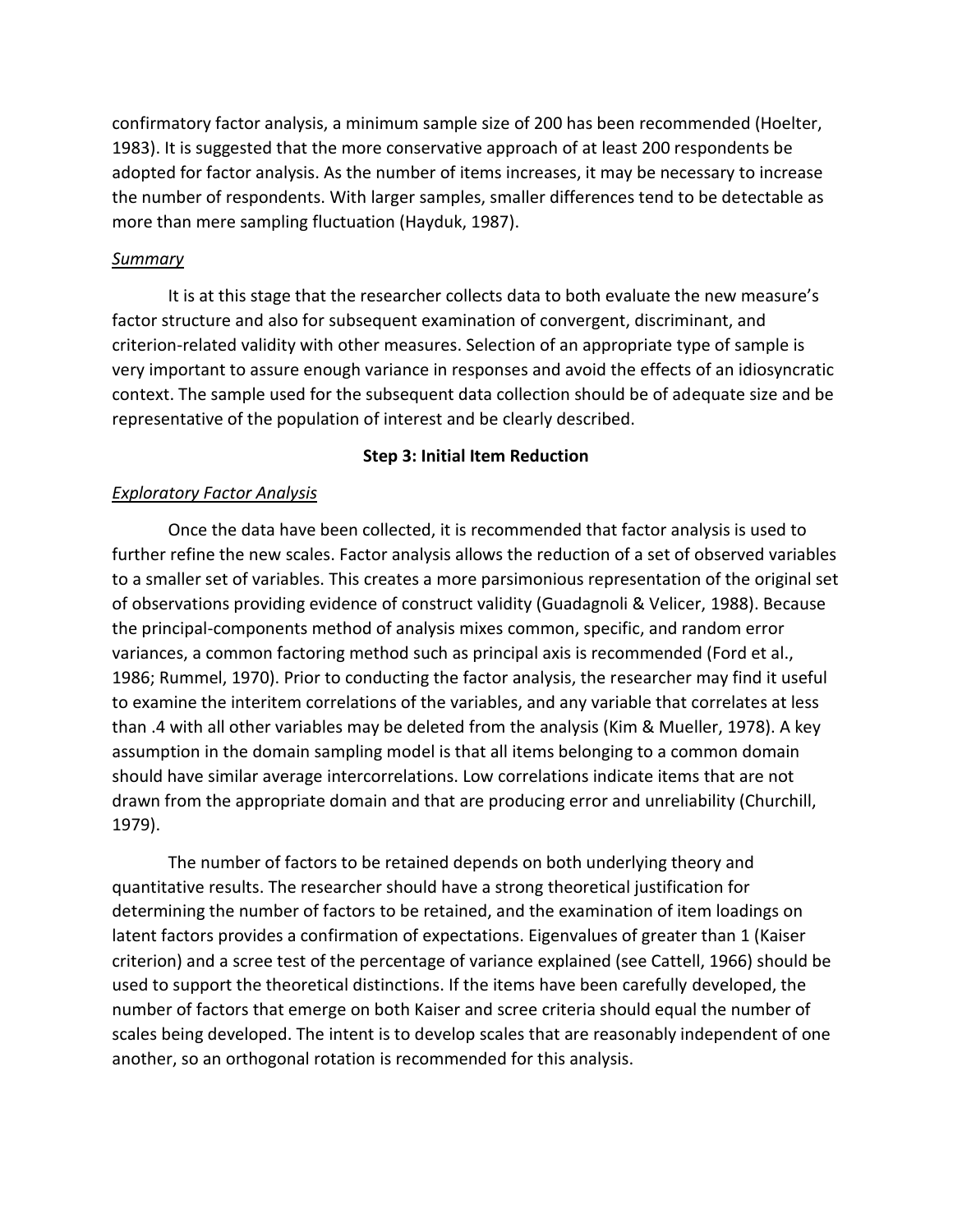Keeping in mind that parsimony and simple structure are desired for the scales, the researcher should retain only those items that clearly load on a single appropriate factor. The objective is to identify those items that most clearly represent the content domain of the underlying construct. There are no hard-and-fast rules for this, but the .40 criterion level appears most commonly used in judging factor loadings as meaningful (Ford et al., 1986). A useful heuristic might be an appropriate loading of greater than .40 and/or a loading twice as strong on the appropriate factor than on any other factor. It may also be useful to examine the communality statistics to determine the proportion of variance in the variable explained by each of the items, retaining the items with higher communalities. The percentage of the total item variance that is explained is also important; the larger the percentage the better. Once again, there are no strict guidelines, but 60% could serve as a minimum acceptable target. At this stage, inappropriately loading items can be deleted, and the analysis repeated, until a clear factor structure matrix that explains a high percentage of total item variance is obtained. (For an in-depth discussion of factor analysis, see Ford et al., 1986; Kim & Mueller, 1978.)

#### *Internal Consistency Assessment*

Reliability is the accuracy or precision of a measuring instrument and is a necessary condition for validity (Kerlinger, 1986). The reliability of a measure should be assessed after unidimensionality has been established (Gerbing & Anderson, 1988). Reliability may be calculated in a number of ways, but the most commonly accepted measure in field studies is internal consistency reliability using Cronbach's alpha (Price & Mueller, 1986). Use of this statistic is also recommended when used in conjunction with factor analysis (Cortina, 1993). At this step, the internal consistency reliabilities for each of the new scales is calculated. A large coefficient alpha (.70 for exploratory measures; Nunnally, 1978) provides an indication of strong item covariance and suggests that the sampling domain has been captured adequately (Churchill, 1979). If the number of retained items at this stage is sufficiently large, the researcher may want to eliminate those items that will improve or not negatively affect the reliability of the scales. This step is justified because the unidimensionality of individual scales has been established through the factor analyses previously conducted. Carmines and Zeller (1979) point out that the addition of items makes progressively less of an impact on the reliability and may in fact reduce the reliability if the additional items lower the average interitem correlation. Cortina (1993) found that alpha is very sensitive to the number of items in a measure, and that alpha can be high in spite of low item intercorrelations and multidimensionality. This suggests that .70 should serve as an absolute minimum for newly developed measures, and that through appropriate use of factor analysis, the internal consistency reliability should be considerably higher than .70. Most statistical software packages produce output that provides reliabilities for scales with individual items removed. At this stage, it is possible to retain those items that contribute to the internal consistency reliability and adequately capture the sampling domain. Reporting internal consistency reliability should be considered absolutely necessary.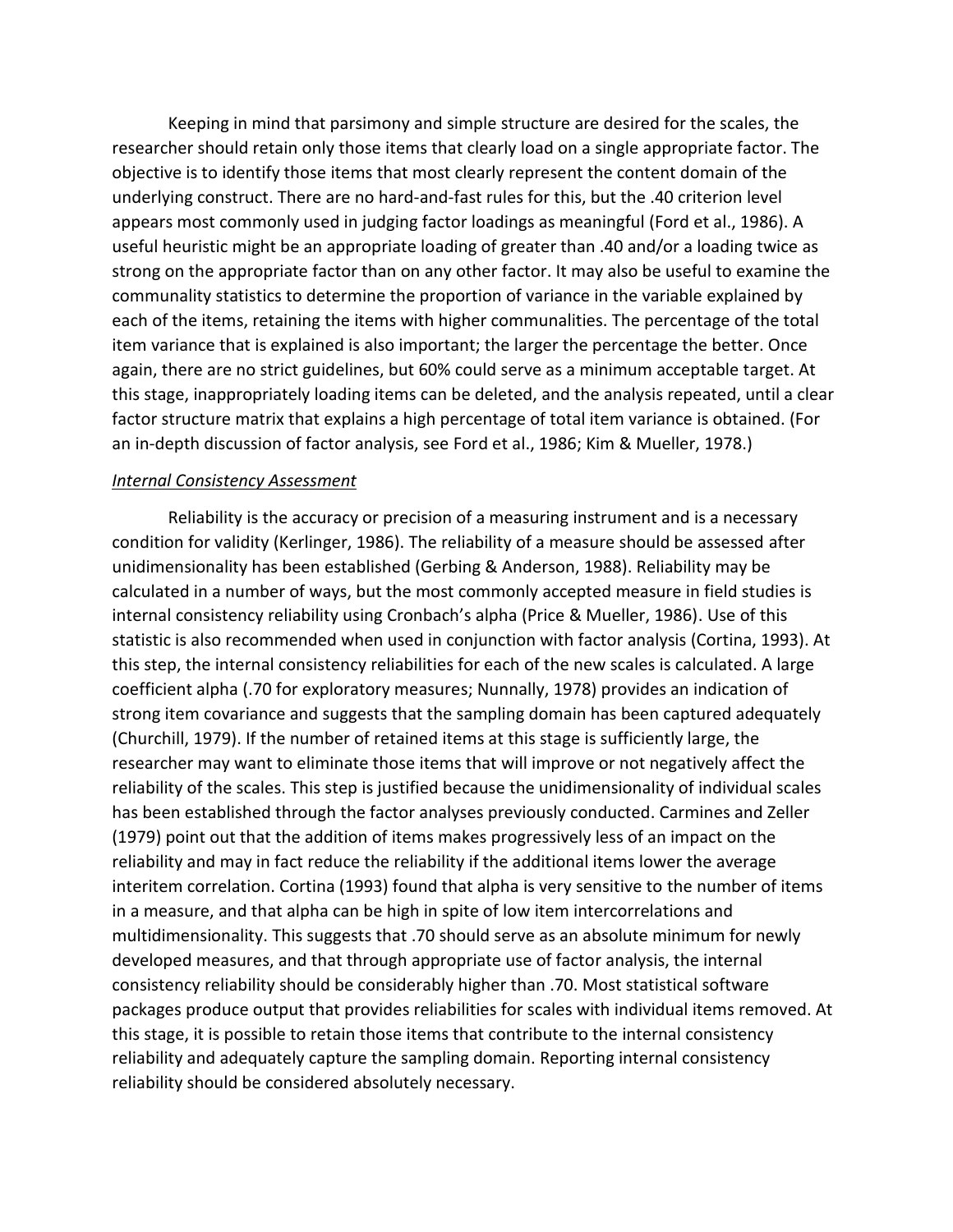## *Summary*

Once again, reporting of results is very important in the development of a new measure. Ford et al. (1986) have made specific recommendations regarding reporting factor analytical results that bear repeating more than 10 years later. They suggest that "information that should be presented includes the

- a. factor model;
- b. method of estimating communalities (if applicable);
- c. method of determining the number of factors to retain;
- d. rotational method;
- e. strategy of interpreting factors;
- f. eigenvalues for all factors (if applicable);
- g. percentage of variance accounted for (if using orthogonal rotation);
- h. complete factor loading matrix;
- i. descriptive statistics and correlation matrix if the number of variables is small;
- j. computer program package;
- k. method of computation of factor scores;
- l. pattern matrix and interfactor correlations when oblique rotation is used."
- (p. 311)

Internal consistency reliability is a necessary but not sufficient condition for construct validity (APA, 1995) and should be clearly reported for all measures in a study. The focus of this section has been on a single type of reliability assessment, but this by no means is suggesting that researchers should not attempt to assess the reliability of a measure with other means, particularly test-retest reliability.

## **Step 4: Confirmatory Factor Analysis**

If the above steps are all carefully followed, it is highly likely that the new scales will be internally consistent and possess content validity. One of the weaknesses of typical factor analytical techniques is their inability to quantify the goodness of fit of the resulting factor structure (Long, 1983). Items that load clearly in an exploratory factor analysis may demonstrate a lack of fit in a multiple-indicator measurement model due to lack of external consistency (Gerbing & Anderson, 1988). A computer program such as LISREL provides a technique allowing the researcher to assess the quality of the factor structure by statistically testing the significance of the overall model and of item loadings on factors. This affords a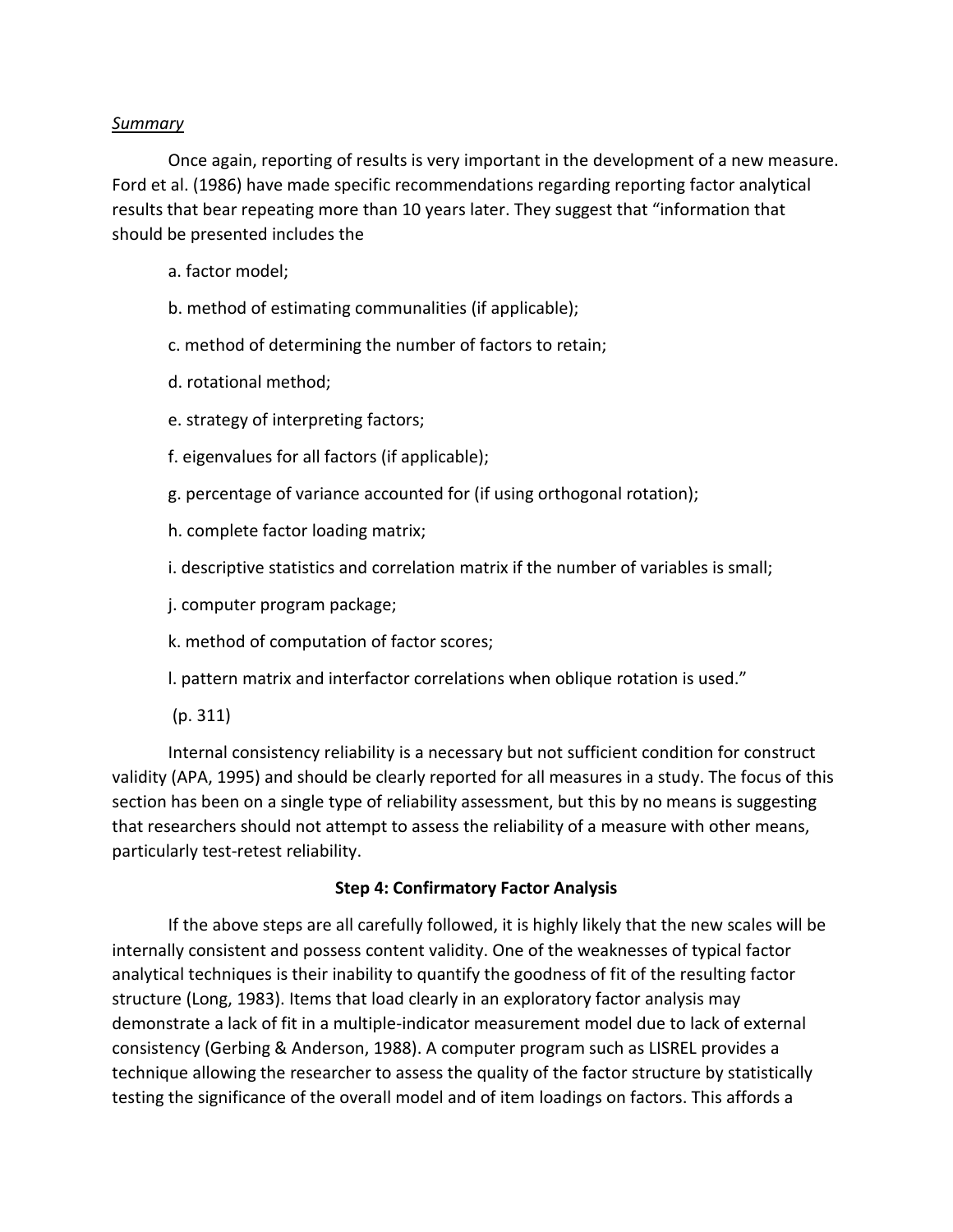stricter interpretation of unidimensionality than does exploratory factor analysis. In scale development, confirmatory factor analysis should be just that—a confirmation that the prior analyses have been conducted thoroughly and appropriately.

It is recommended that confirmatory factor analysis be conducted using the item variance-covariance matrix computed from data collected from an independent sample. Differences in item variances are lost in the analysis of correlations because all variables are standardized to a common variance (Harvey et al., 1985). If the initial sample was large enough, it may be possible to split the sample randomly in halves and conduct parallel analyses for scale development, using exploratory and confirmatory factor analyses (Krzystofiak, Cardy, & Newman, 1988). The purpose of the analysis is twofold. First, to assess the goodness of fit of the measurement model comparing a single common factor model with a multitrait model with the number of factors equal to the number of constructs in the new measure (Joreskog & Sorbom, 1989). The multitrait model restricts each item to load only on its appropriate factor. The second purpose it to examine the fit of individual items within the specified model using the modification indices and *t* values.

The chi-square statistic permits the assessment of fit of a specific model as well as the comparison between two models. The smaller the chi-square the better the fit of the model. It has been suggested that a chi-square two or three times as large as the degrees of freedom is acceptable (Carmines & Mclver, 1981), but the fit is considered better the closer the chi-square value is to the degrees of freedom for a model (Thacker, Fields, & Tetrick, 1989). A nonsignificant chi-square is desirable, indicating that differences between the model-implied variance and covariance and the observed variance and covariance are small enough to be due to sampling fluctuation. A model with a large chi-square may still be a good fit if the fit indices are high, as this measure is particularly dependent on sample size (Joreskog & Sorbom, 1989). It is desirable to have a significantly smaller chi-square for the specified model than for competing models.

Recently, there has been increased attention on goodness-of-fit indices, and more than 30 have been used in confirmatory factor analysis (MacKenzie et al., 1991). It has been shown, however, that many measures of fit are sensitive to sample size differences. Medsker, Williams, and Holahan (1994) recommend that the chi-square statistic be used with caution and that the Comparative Fit Index (CFI) and the Relative Noncentrality Index (RNI) may be most appropriate to determine the quality of fit of each model to the data. These indices involve a correction factor for the degrees of freedom by subtracting the relevant degrees of freedom from each chi square value used in the original Normed Fit Index (NFI). This accounts for the lower NFI resulting from models with a smaller sample size. The CFI ranges from 0 to I and is recommended when assessing the degree of fit of a single model. Evaluation of this index is somewhat subjective, however, as a heuristic; a value greater than .90 indicates a reasonably good model fit. The RNI may be most appropriate when comparing the fit of competing models, and the range is slightly different than the CFI, from -1 to 1.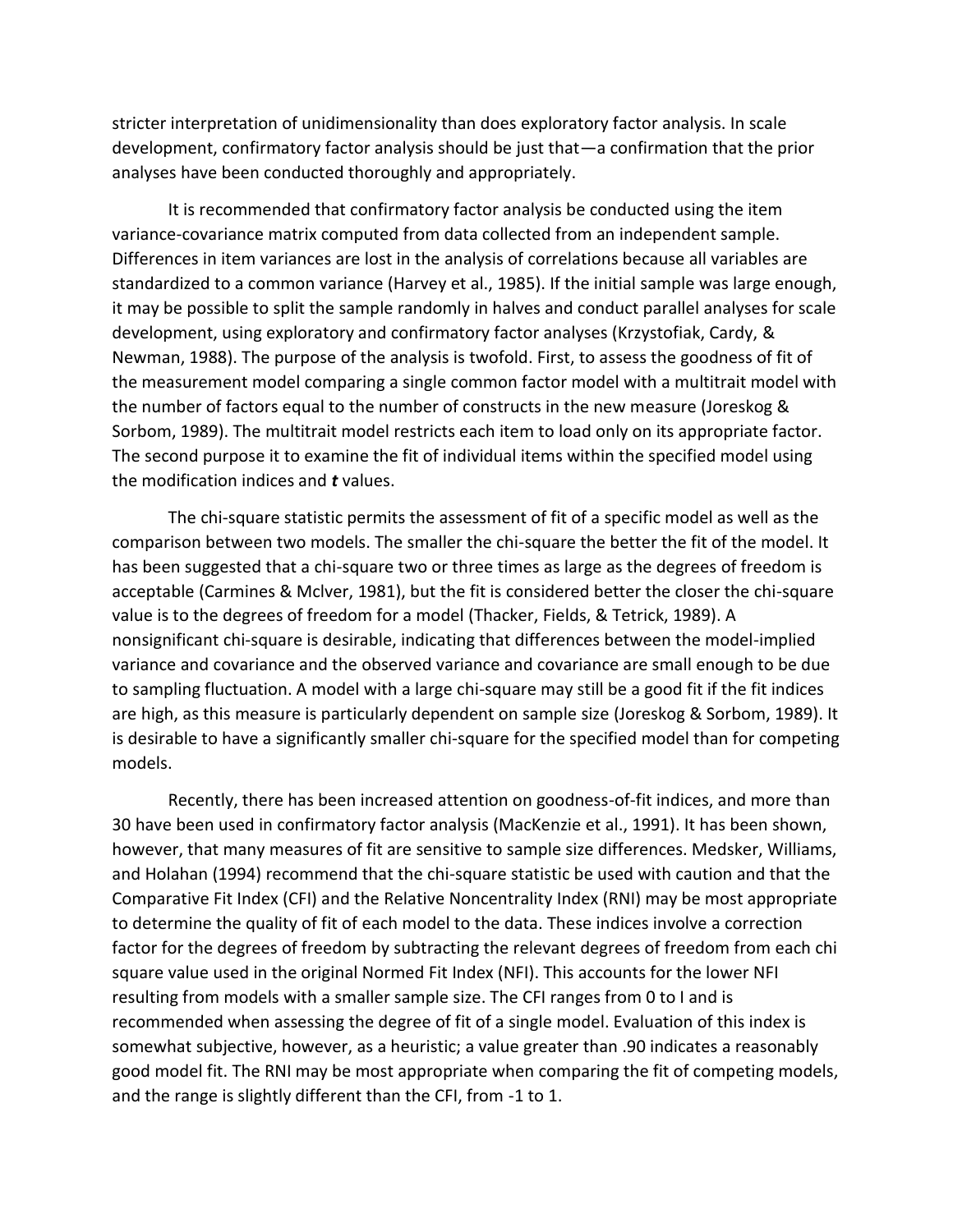The quality of the model can be further assessed by the item *t* values and modification indices. Once the overall fit of the model has been examined, each model coefficient should be individually examined for degree of fit. By selecting a desired level of significance (usually *p* < .05, Bagozzi, Yi, & Phillips, 1991), the researcher can use the *t* values to test the null hypothesis that the true value of specified parameters is zero, and those items that are not significant may need to be deleted.

Although the *t* values provide an estimate of fit for specified parameters, the modification indices provide information regarding unspecified parameters, or cross loadings, with a large modification index indicating that a parameter might also contribute explained variance to the model. Those items with indices of .05 or greater should be deleted and the analysis repeated. The results should then be examined with special attention to *t* values for all specified loadings. If all appropriate loadings are significant at *p* < .05 or less, and the magnitude of any inappropriate cross loadings as indicated by modification indices are relatively small, the researcher can be assured that the data fit the model quite well. Performing this model respecification should result in a smaller chi-square and larger goodnessof-fit indices. Keeping in mind that the objective is to retain four to six items per scale, this analysis, in conjunction with an assessment of internal consistency, offers the opportunity to delete items that contribute less explained variance to the measure. (For an in-depth discussion of confirmatory factor analysis, see Byrne, 1989; Joreskog & Sorbom, 1989; Medsker et al., 1994.)

### *Summary*

Confirmatory factor analysis allows the researcher to quantitatively assess the quality of the factor structure providing further evidence of the construct validity of the new measure. It is still subject to the use of judgment, however, and thoroughly and clearly reporting confirmatory factor analyses is very important. Results should include at a minimum the chisquare statistic, degrees of freedom, and the recommended goodness-of-fit indices used for each competing model. It may also be appropriate to report factor loadings and *t* values. If models are respecified based on *t* values and/or modification indices, this should also be reported, along with the final statistics.

### **Step 5: Convergent/Discriminant Validity**

Up to this point, the researcher can be relatively assured that the new scales possess content validity and internal consistency reliability. Although the prescribed scale development process will build in a certain degree of construct validity, gathering further evidence of construct validity can be accomplished by examining the extent to which the scales correlate with other measures designed to assess similar constructs (convergent validity) and to which they do not correlate with dissimilar measures (discriminant validity). It would also be useful to examine relationships with other variables with which the measures would be expected to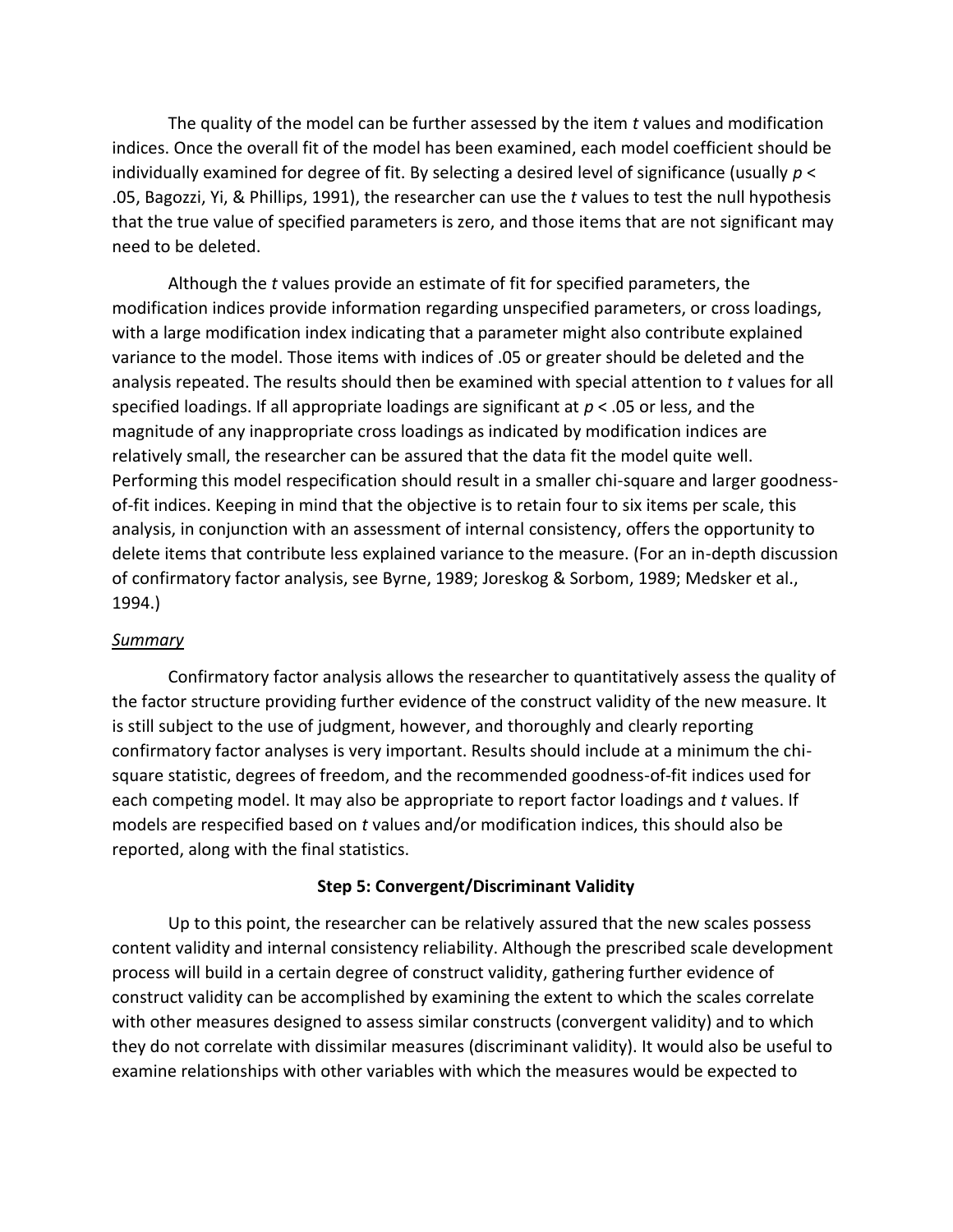correlate (criterion-related validity). The data collected from the samples used in the previous analyses would now be put to use.

# *Multitrait-Multimethod Matrix (MTMM)*

Convergent and discriminant validity are most commonly examined by using the MTMM developed by Campbell and Fiske (1959; Schmitt & Klimoski, 1991). Although the original MTMM guidelines have been criticized by a number of researchers for use of unrealistic assumptions and reliance on a qualitative assessment of comparisons of correlations (e.g., Bagozzi et al., 1991), they are still useful in determining convergent and discriminant validity (Hollenbeck, Klein, O'Leary, & Wright, 1989; Marsh & Hocevar, 1988). The data from the additional measures obtained during the original questionnaire administration are used at this stage. A matrix is obtained by correlating the newly developed scales with the other measures and by examining the magnitudes of correlations that are similar and dissimilar.

Convergent validity is achieved when the correlations between measures of similar constructs using different methods, such as self-reported performance and performance evaluation data (monotrait-heteromethod), are "significantly different from zero and sufficiently large" (Campbell & Fiske, 1959, p. 82). Discriminant validity is achieved when three conditions are satisfied: First, when correlations between measures of the same construct with different methods (monotrait-heteromethod) are greater than correlations between different constructs measured with different methods (heterotrait-heteromethod); second, when correlations between the same construct using different methods (monotrait-heteromethod) are larger than correlations between different constructs measured with common methods (heterotrait- monomethod); and finally, when similar patterns of correlations exist in each of the matrices formed by the correlations of measures of different constructs obtained by the same methods (heterotrait-monomethod) and the correlations of different constructs obtained by different methods (heterotrait-heteromethod). (For an in-depth discussion of MTMM, see Schmitt & Stults, 1986.)

# *Alternative Methods*

There have been several recent advances in techniques to assess convergent and discriminant validity. An analysis of variance approach has been developed to quantitatively analyze the MTMM data (Kavanagh, MacKinney, *&* Wolins, 1971). Factor analytical techniques also have been used to examine discriminant validity. For example, Grover (1991) used principal components analysis with multiple constructs to demonstrate discriminant validity. Becker and Vance (1993) have developed a refined model of the direct product approach to assess construct validity. Recent developments have been made in the use of confirmatory factor analysis for what Bagozzi et al. (1991) term "second-generation methods for approaching construct validity" (p. 429). The methodology is similar to that described in the confirmatory factor analysis section above, with the additional measures used in the analysis. Bagozzi et al. provide evidence that the use of confirmatory factor analysis in construct validation overcomes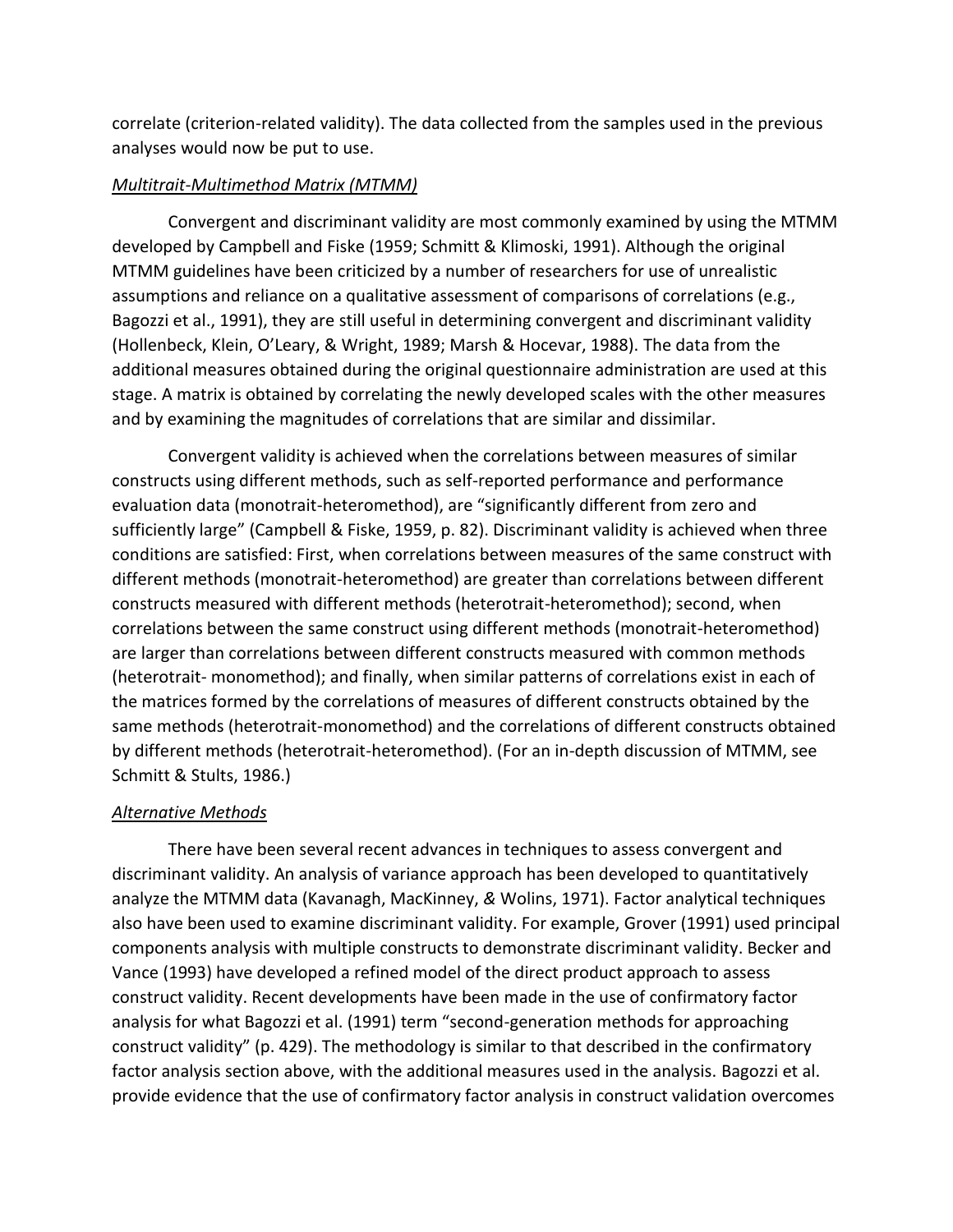the weaknesses of the Campbell and Fiske (1959) technique by providing a quantitative assessment of convergent and discriminant validity, and they recommend its use in future research. This technique recently has been adopted by other researchers (e.g., Shore & Tetrick, 1991) and may indeed eventually replace use of the MTMM. The use of the MTMM, however, has long been a well-accepted technique for establishing convergent and discriminant validity and should serve as a good starting point for establishing construct validity (Schmitt & Klimoski, 1991; Schoenfeldt, 1984).

# *Criterion-Related Validity*

The researcher should also examine relationships between the new measures and variables with which they could be hypothesized to relate to develop a nomological network and establish criterion-related validity (Cronbach & Meehl, 1955). These relationships should be based on existing theory and may be examined using correlation or regression analyses. If hypothesized relationships attain statistical significance, evidence of criterion-related validity is provided. Also, null relationships should exist where hypothesized, such as between the new scales and measures of social desirability (Crowne & Marlowe, 1964).

## *Summary*

The demonstration of construct validity of a measure is the ultimate objective of the scale development (Cronbach & Meehl, 1955). Attempts to demonstrate discriminant, convergent, and criterion-related validity should be clearly and succinctly reported. Theoretically justified relationships between variables in the current study could provide evidence of concurrent validity of the new measure. Although discriminant and convergent validity can be demonstrated using the MTMM, it is recommended that one of the more recently developed factor analytical techniques be used for this purpose.

# **Step 6: Replication**

It may be argued that, due to potential difficulties caused by common source/common method variance, it is inappropriate to use the same sample both for scale development and for assessing the psychometric properties of a new measure (e.g., Campbell, 1976). The factor analytical techniques that were used to develop the measures may result in factors that are sample specific and inclined toward high reliability (Krzystofiak et al., 1988). The use of an independent sample will enhance the generalizability of the new measures (Stone, 1978). It is also recommended that when items are added or deleted from a measure, the "new" scale should then be administered to another independent sample (Anderson & Gerbing, 1991; Schwab, 1980). The use of a new sample would also allow the application of the measure in a substantive test. It would now be necessary to collect another set of data from an appropriate sample and repeat the scale-testing process with the new scales. To avoid the common source/common method problem, it is recommended that data from sources other than the respondent, such as peers or superiors, be collected where possible to provide evidence for construct validity. The replication should include confirmatory factor analysis, assessment of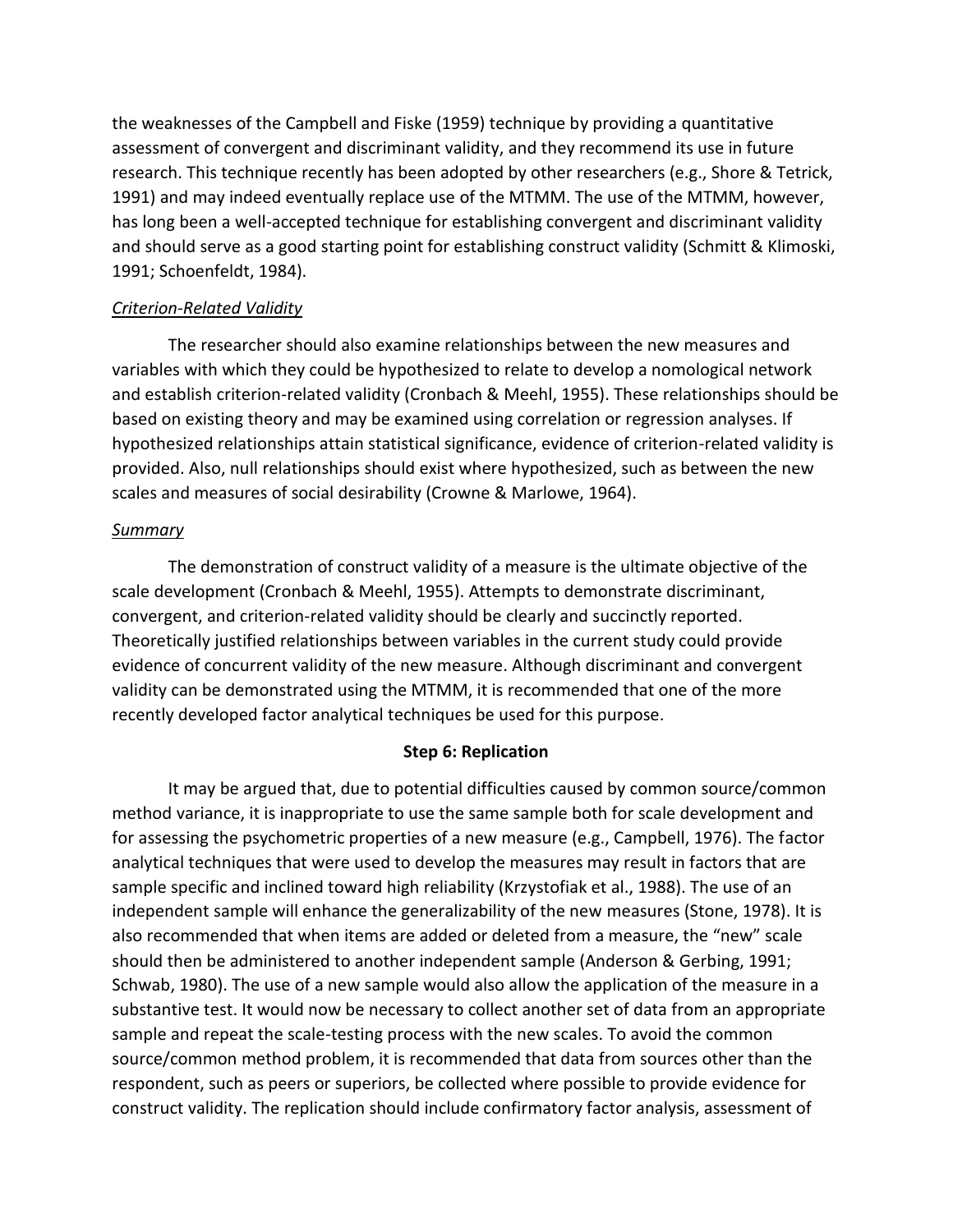internal consistency reliability, and convergent, discriminant, and criterion- related validity assessment. These analyses should provide the researcher with the confidence that the finalized measures possess reliability and validity and would be suitable for use in future research.

## **Conclusion**

Scale development clearly involves a bit of art as well as a lot of science. Anyone who has gone through a process similar to that described above will understand the difficulty of developing sound measures. Use of a process similar to this has resulted in measures that appear to be psychometrically sound (e.g., Hinkin & Schriesheim, 1989; Kumar & Beyerlein, 1991; MacKenzie et al., 1991). By carefully following the process outlined in this article, the researcher should end up with measures that are efficient and effective to use and also satisfy APA standards for psychometric adequacy.

#### **References**

- American Psychological Association (APA). (1995). *Standards for educational and psychological testing.* Washington, DC: Author.
- Anderson J. C., & Gerbing, D. W. (1991). Predicting the performance of measures in a confirmatory factor analysis with a pretest assessment of their substantive validities. *Journal of Applied Psychology,* 76, 732-740.
- Bagozzi, R. R, Yi, Y., & Phillips, L. W. (1991). Assessing construct validity in organizational research. *Administrative Science Quarterly*, 56,421-458.
- Barrett, G. V. (1972). New research models of the future for industrial and organizational psychology. *Personnel Psychology*, 25, 1-17.
- Bass, B. M., Cascio, W. F., & O'Connor, E. J. (1974). Magnitude estimations of expressions of frequency and amount. *Journal of Applied Psychology*, 59, 313-320.
- Becker, T. E., & Vance, R. J. (1993). Construct validity of three types of organizational citizenship behavior: An illustration of the direct product model with refinements. *Journal of Management, 19,* 663-682.
- Butler, J. K. (1991). Toward understanding and measuring conditions of trust: Evolution of a conditions of trust inventory. *Journal of Management, 17,*643-663.
- Byrne, B. M. (1989). *A primer of LISREL.* New York: Springer-Verlag.
- Campbell, J. P. (1976). Psychometric theory. In M. D. Dunnette (Ed.), *Handbook of industrial and organizational psychology.* Chicago: Rand McNally.
- Campbell, J. P., & Fiske, D. W. (1959). Convergent and discriminant validation by the multi traitmultimethod matrix. *Psychological Bulletin, 56,* 81-105.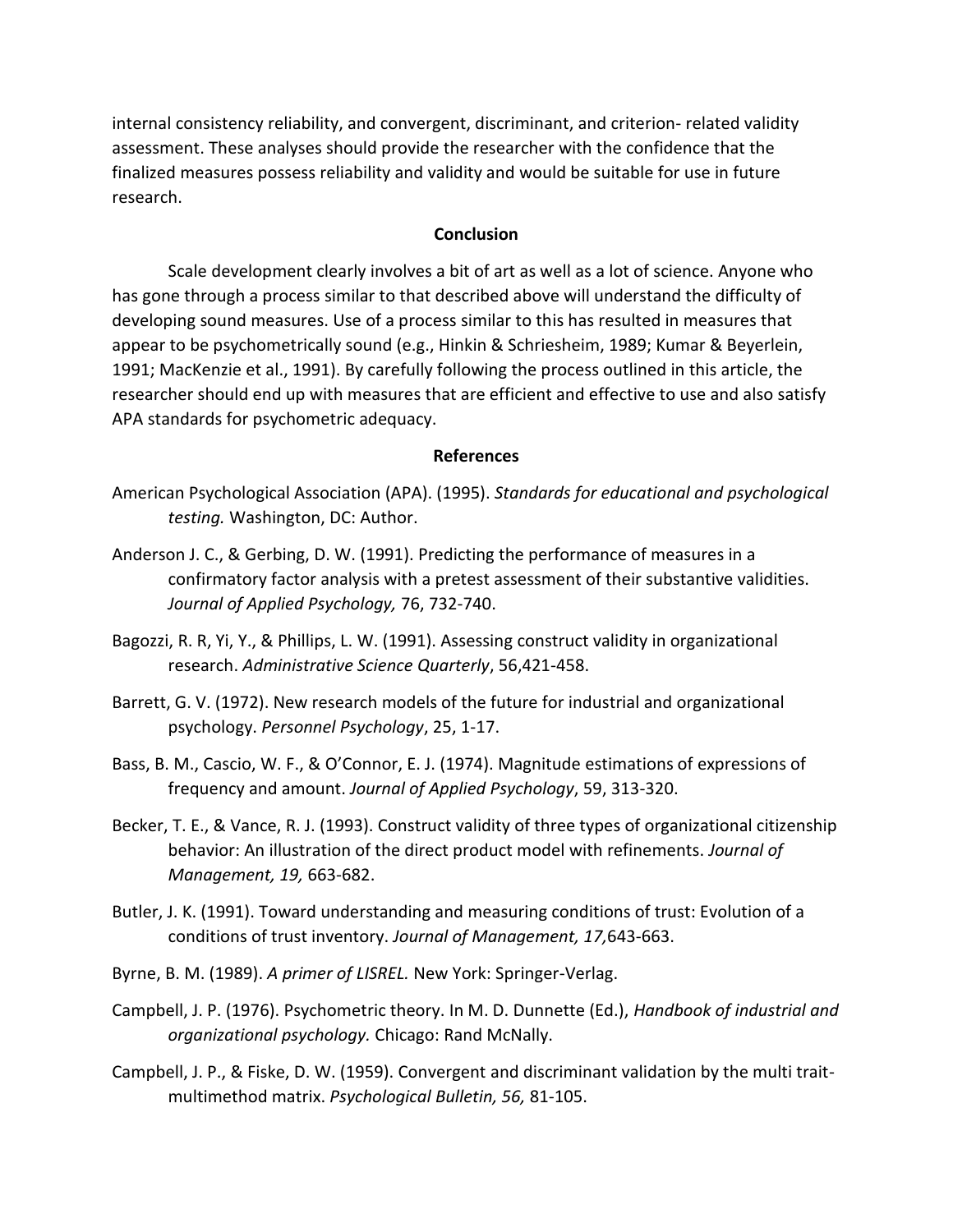Carmines, E. G., & Mclver, J. (1981). Analyzing models with unobserved variables: Analysis of covariance structures. In G. Bohmstedt & E. Borgatta (Eds.), *Social measurement: Current issues.* Beverly Hills, CA: Sage.

Carmines, E. G., & Zeller, R. A. (1979). *Reliability and validity assessment.* Beverly Hills, CA: Sage.

- Cattell, R. B. (1966). The scree test for the number of factors. *Multivariate Behavioral Research, 1,* 245-276.
- Churchill, G. A. (1979). A paradigm for developing better measures of marketing constructs. *Journal of Marketing Research, 16,* 64-73.
- Cohen, J. (1969). *Statistical power analysis for the behavioral sciences.* New York: Academic Press.
- Cook, J. D., Hepworth, S. J., & Warr, P. B. (1981). *The experience of work.* San Diego: Academic Press.
- Cortina, J. M. (1993). What is coefficient alpha? An examination of theory and applications. *Journal of Applied Psychology, 78*, 98-104.
- Cronbach, L. J., & Meehl, P. C. (1955). Construct validity in psychological tests. *Psychological Bulletin*, 52, 281-302.
- Crowne, D., & Marlowe, D. (1964). *The approval motive: Studies in evaluative dependence.* New York: John Wiley.
- Edwards, A. L. (1957). *Techniques of attitude scale construction.* Norwalk, CT: Appleton-Century-Crofts.
- Ford, J. K., MacCallum, R. C., & Tait, M. (1986). The application of exploratory factor analysis in applied psychology: A critical review and analysis. *Personnel Psychology*, 59,291-314.
- Gerbing, D. W., & Anderson, J. C. (1988). An updated paradigm for scale development incorporating unidimensionality and its assessment. *Journal of Marketing Research*, 25, 186-192.
- Ghiselli, E. E., Campbell, J. P., & Zedeck, S. (1981). *Measurement theory for the behavioral sciences.* San Francisco: W. H. Freeman.
- Grover, S. L. (1991). Predicting the perceived fairness of parental leave policies. *Journal of Applied Psychology*, 76, 247-255.
- Guadagnoli, E., & Velicer, W. F. (1988). Relation of sample size to the stability of component patterns. *Psychological Bulletin, 103,*265-275.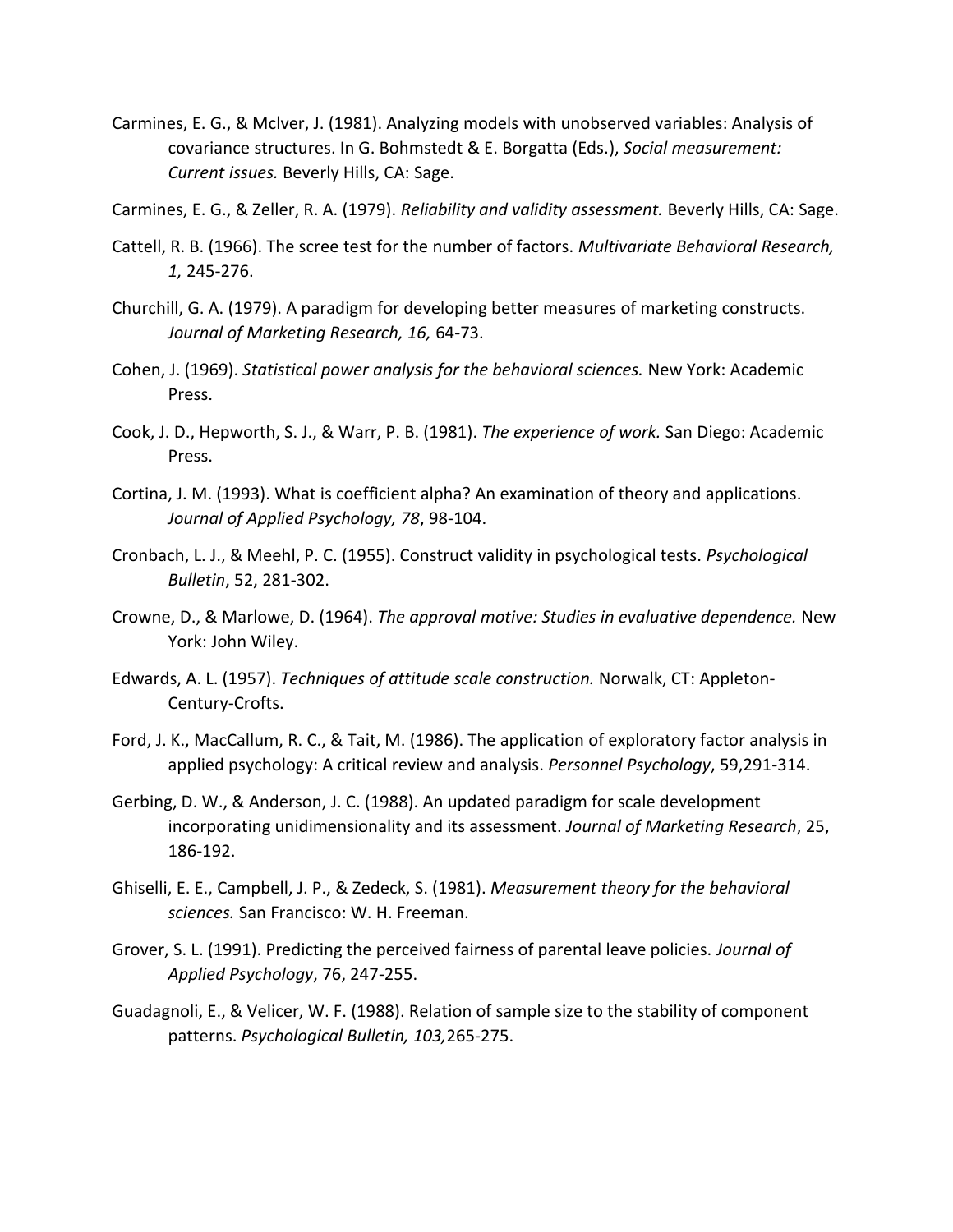- Harrison, D. A., & McLaughlin, M. E. (1991). Exploring the cognitive processes underlying responses to self-report instruments: Effects of item content on work attitude measures. *Proceedings of the 1991 Academy of Management annual meetings*, 310-314.
- Harrison, D. A., & McLaughlin, M. E. (1993). Cognitive processes in self-report responses: Tests of item context effects in work attitude measures. *Journal of Applied Psychology, 78,*  129-140.
- Harvey, R. J., Billings, R. S., & Nilan, K. J. (1985). Confirmatory factor analysis of the job diagnostic survey: Good news and bad news. *Journal of Applied Psychology, 70,*461-468.
- Hayduk, L. A. (1987). *Structural equation modeling with LISREL.* Baltimore: Johns Hopkins University Press.
- Hinkin, T. R. (1985). *Development and application of new social power measures in superiorsubordinate relationships.* Unpublished doctoral dissertation, University of Florida.
- Hinkin, T. R. (1995). A review of scale development in the study of behavior in organizations. *Journal of Management, 21,*967-988.
- Hinkin, T. R., & Schriesheim, C. A. (1989). Development and application of new scales to measure the French and Raven (1959) bases of social power. *Journal of Applied Psychology, 74,* 561-567.
- Hoelter, J. W. (1983). The analysis of covariance structures: Goodness-of-fit indices. *Sociological Methods and Research, 11,* 325-344.
- Hollenbeck, J. R., Klein, H. J., O'Leary, A. M., & Wright, P. M. (1989). Investigation of the construct validity of a self-report measure of goal commitment. *Journal of Applied Psychology, 74,*951-956.
- Hunt, S. D. (1991). *Modem marketing theory.* Cincinnati, OH: South-Western.
- Ironson, G. H., Smith, P. C., Brannick, M. T., Gibson, W. M., & Paul, K. B. (1989). Construction of a job in general scale: A comparison of global, composite, and specific measures. *Journal of Applied Psychology, 74,*193-200.
- Joreskog, K. G., & Sorbom, D. (1989). *LISREL 7: A guide to the program and applications.*  Chicago: SPSS.
- Kavanagh, M. J., MacKinney, A. C., & Wolins, L. (1971). Issues in managerial performance: Multitrait-multimethod analysis of ratings. *Psychological Bulletin,* 75, 34-49.
- Kerlinger, F. (1986). *Foundations of behavioral research* (3rd ed.). New York: Holt, Rinehart & Winston.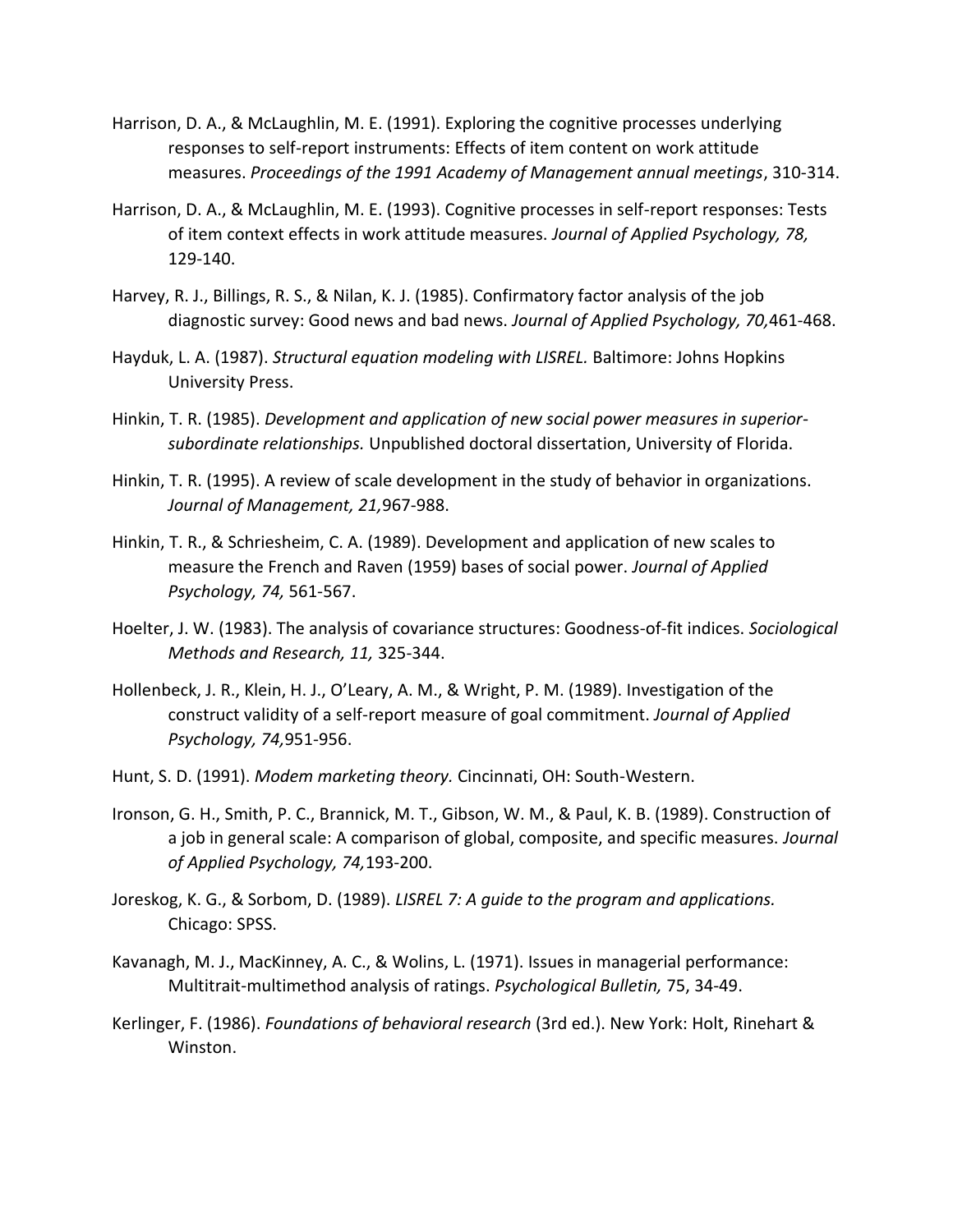- Kim, J., & Mueller, C. W. (1978). *Introduction to factor analysis: What it is and how to do it.*  Beverly Hills, CA: Sage.
- Kipnis, D., Schmidt, S. M., & Wilkinson, I. (1980). Intraorganizational influence tactics: Explorations in getting one's way. *Journal of Applied Psychology*, (55,440-452.
- Krzystofiak, F., Cardy, R. L., & Newman, J. (1988). Implicit personality and performance appraisal: The influence of trait inferences on evaluation behavior. *Journal of Applied Psychology*, 75, 515-521.
- Kumar, K., & Beyerlein, M. (1991). Construction and validation of an instrument for measuring ingratiatory behaviors in organizational settings. *Journal of Applied Psychology*, 7(5, 619- 627.
- Likert, R. (1932). A technique for the measurement of attitude scales. *Archives of Psychology, 140.*
- Lissitz, R. W., & Green, S. B. (1975). Effect of the number of scale points on reliability: A Monte Carlo approach. *Journal of Applied Psychology, 60,* 10-13.
- Long, J. S. (1983). *Confirmatory factor analysis.* Beverly Hills, CA: Sage.
- Mackenzie, S. B., Podsakoff, P. M., & Fetter, R. (1991). Organizational citizenship behavior and objective productivity as determinants of managerial evaluations of salespersons' performance. *Organizational Behavior and Human Decision Processes, 50,* 123-150.
- Marsh, H. W., & Hocevar, D. (1988). Anew, more powerful approach to multitrait-multimethod analyses: Application of second-order confirmatory factor analysis. *Journal of Applied Psychology, 73,* 107-117.
- Medsker, G. J., Williams, L. J., & Holohan, P. J. (1994). A review of current practices for evaluating causal models in organizational behavior and human resources management research. *Journal of Management, 20,*439-464.
- Nunnally, J. C. (1976). *Psychometric theory* (2nd ed.). New York: McGraw-Hill.
- Price, J. L., & Mueller, C. W. (1986). *Handbook of organizational measurement.* Marshfield, MA: Pitman.
- Rummel, R. J. (1970). *Applied factor analysis.* Evanston, IL: Northwestern University Press.
- Schmitt, N. W., & Klimoski, R. J. (1991). *Research methods in human resources management.*  Cincinnati, OH: South-Western.
- Schmitt, N. W., & Stults, D. M. (1985). Factors defined by negatively keyed items: The results of careless respondents? *Applied Psychological Measurement, 9,* 367-373.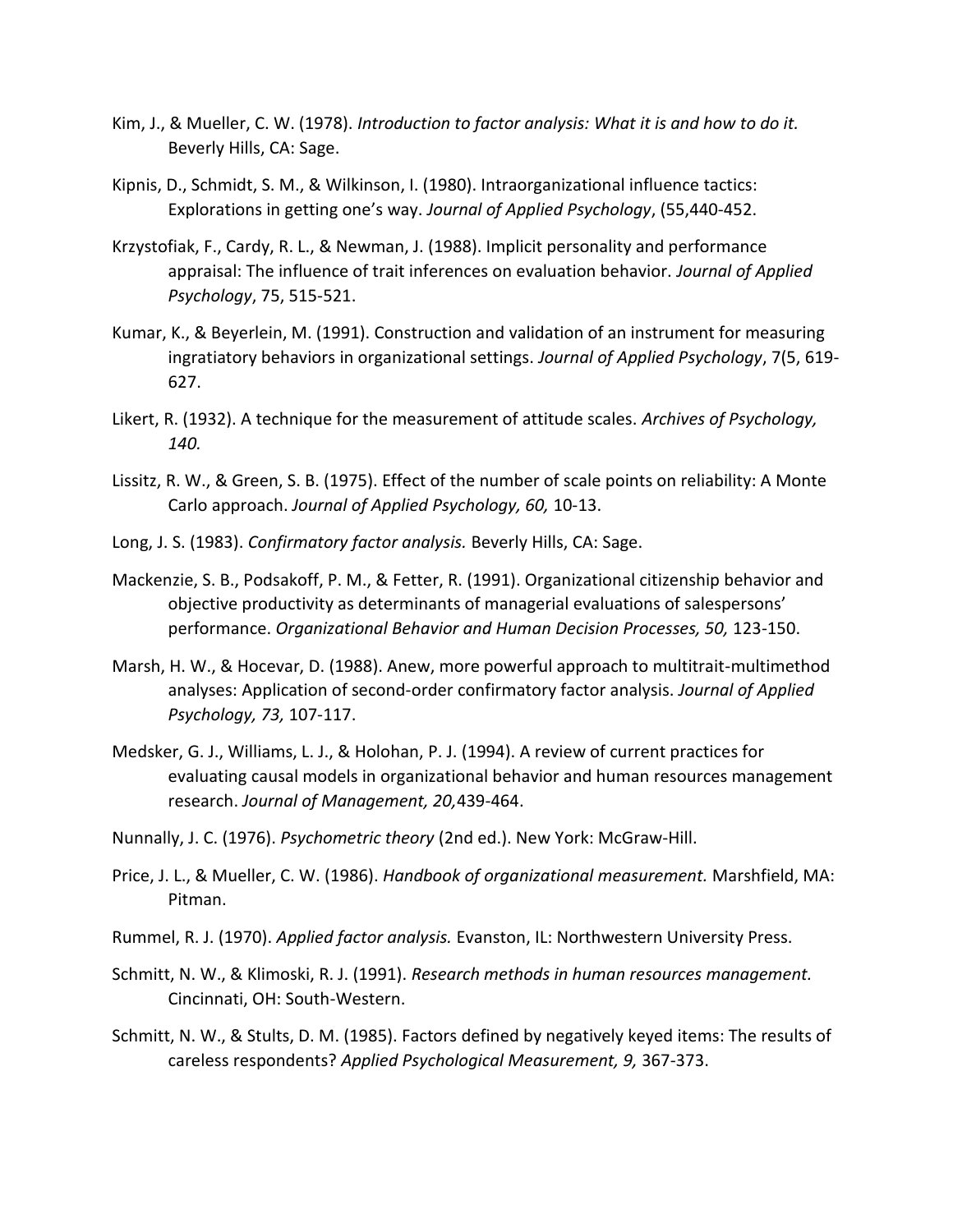- Schmitt, N. W., & Stults, D. M. (1986). Methodology review: Analysis of multitrait-multimethod matrices. *Applied Psychological Measurement, 10,* 1-22.
- Schoenfeldt, L. F. (1984). Psychometric properties of organizational research instruments. In T. S. Bateman & G. R. Ferris (Eds.), *Method & analysis in organizational research* (pp. 68- 80). Reston, VA: Reston.
- Schriesheim, C. A., & Eisenbach, R. J. (1990). Item wording effects on exploratory factoranalytic results: An experimental investigation. *Proceedings of the 1990 Southern Management Association annual meetings,* 396-398.
- Schriesheim, C. A., Eisenbach, R. J., & Hill, K. D. (1989, August). An *experimental investigation of item reversal effects on questionnaires.* Paper presented at the annual meeting of the Academy of Management, Washington, D.C.
- Schriesheim, C. A., & Hinkin, T. R. (1990). Influence tactics used by subordinates: A theoretical and empirical analysis and refinement of the Kipnis, Schmidt, and Wilkinson subscales. *Journal of Applied Psychology, 75,* 246-257.
- Schriesheim, C. A., Powers, K. J., Scandura, T. A., Gardiner, C. C., & Lankau, M. J. (1993). Improving construct measurement in management research: Comments and a quantitative approach for assessing the theoretical content adequacy of paper-andpencil survey-type instruments. *Journal of Management*, 79, 385-417.
- Schwab, D. P. (1980). Construct validity in organization behavior. In B. M. Staw & L. L. Cummings (Eds.), *Research in organizational behavior* (Vol. 2, pp. 3-43). Greenwich, CT: JAI.
- Shore, L. M., & Tetrick, L. E. (1991). A construct validity study of the survey of perceived organizational support. *Journal of Applied Psychology*, *76*,637-643.
- Stone, E. (1978). *Research methods in organizational behavior.* Glenview, IL: Scott, Foresman.
- Thacker, J. W., Fields, M. W., & Tetrick, L. E. (1989). The factor structure of union commitment: An application of confirmatory factor analysis. *Journal of Applied Psychology*, 74, 228232.
- Thurstone, L. L. (1947). *Multiple-factor analysis.* Chicago: University of Chicago Press.
- Viega, J. F. (1991). The frequency of self-limiting behavior in groups: A measure and an explanation. *Human Relations*, *44,* 877-894.
- Warwick, D. P., & Lininger, C. A. (1975). *The sample survey: Theory and practice.* New York: McGraw-Hill.
- Williamson, J. B., Karp, D. A., Dalphin, J. R., & Gray. P. S. (1982). *The research craft* (2nd ed.). Boston: Little, Brown.